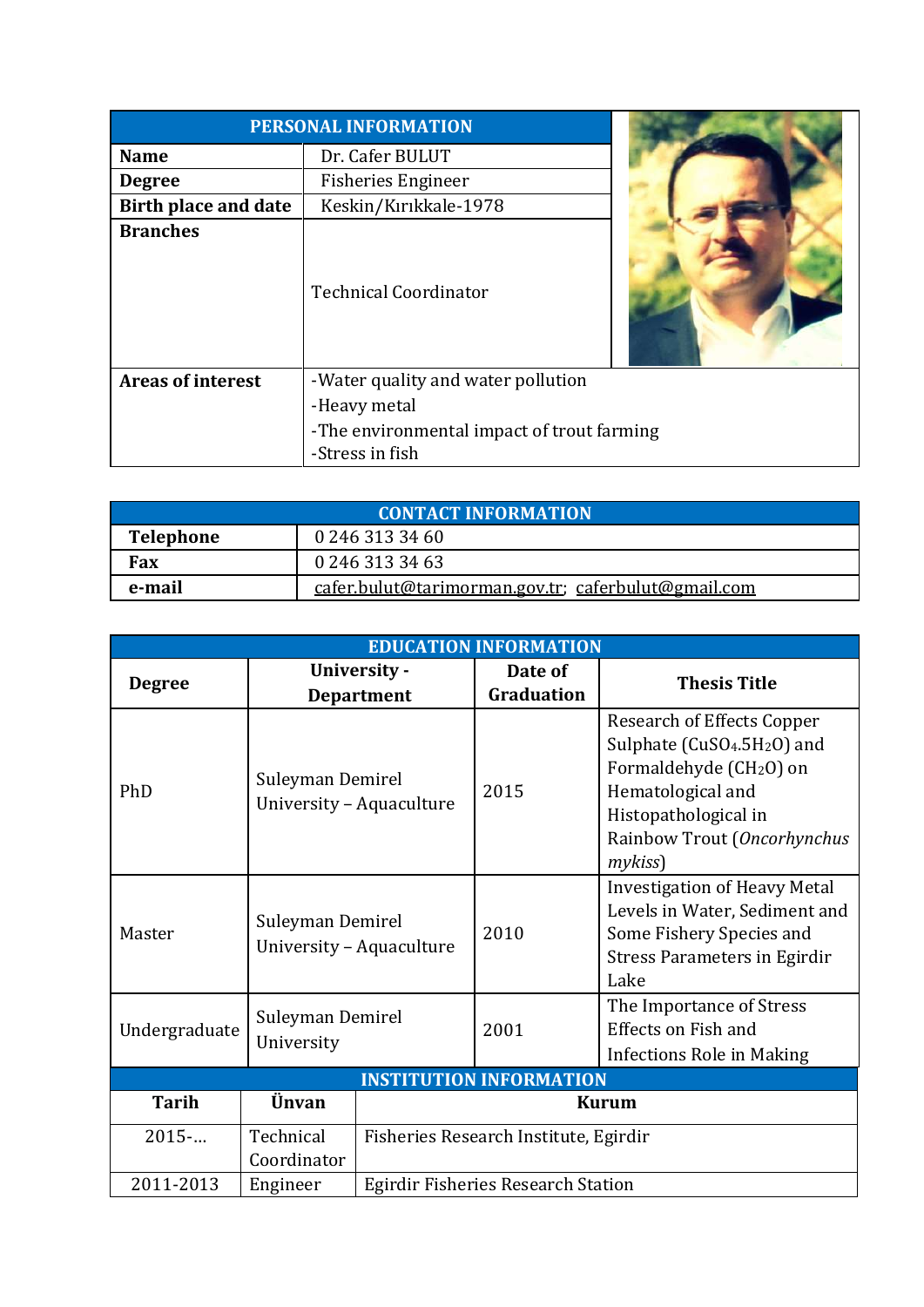| 2011-2013<br>Engineer |                                   |             | Mediterranean Fisheries Research, Production and Training |             |  |  |
|-----------------------|-----------------------------------|-------------|-----------------------------------------------------------|-------------|--|--|
|                       |                                   |             | Institute Egirdir Unit                                    |             |  |  |
| 2001-2011             | Engineer                          |             | Egirdir Fisheries Research Institute                      |             |  |  |
| 1996-2001             | Laboratory                        |             | Egirdir Horticultural Research Institute                  |             |  |  |
|                       | Assistant                         |             |                                                           |             |  |  |
| 1994-1996             | Laboratory                        |             | Egirdir Fisheries Research Institute                      |             |  |  |
|                       | Assistant                         |             |                                                           |             |  |  |
|                       | <b>FOREIGN LANGUAGE DOCUMENTS</b> |             |                                                           |             |  |  |
| Language              |                                   | Exam        | Points / Level                                            | <b>Date</b> |  |  |
| English               |                                   | <b>KPDS</b> | 50/E                                                      | 2010        |  |  |
| English               |                                   | ÜDS         | 58,75/E                                                   | 2011        |  |  |

#### **PUBLICATIONS**

# **SCI, SSCI and AHCI published articles in journals, technical notes, letters to the editor, discussion, case presentation and abstract articles**

- Hanol Bektaş, Z., Savaşer, S., Akçimen, U., Ceylan, M., Yener, O., **Bulut, C.,** 2018. Using of Black Cumin Seed Powder (*Nigella sativa*) as Immunostimulant and Growth Promoter in Rainbow Trout, *Oncorhynchus mykiss* (Walbaum). *Turkish Journal of Fisheries and Aquatic Sciences*, 19(12), 1-1. (in press).

Evanthia Mantzouki, Miquel Lürling, Jutta Fastner, Lisette de Senerpont Domis, Elżbieta Wilk-Woźniak, Judita Koreivienė, Laura Seelen, Sven Teurlincx, Yvon Verstijnen, Wojciech Krztoń, Edward Walusiak, Jūratė Karosienė, Jūratė Kasperovičienė, Ksenija Savadova, Irma Vitonytė, Carmen Cillero-Castro, Agnieszka Budzynska, Ryszard Goldyn, Anna Kozak, Joanna Rosińska, Elżbieta Szeląg-Wasielewska, Piotr Domek, Natalia Jakubowska-Krepska, Kinga Kwasizur, Beata Messyasz, Aleksandra Pełechata, Mariusz Pełechaty, Mikolaj Kokocinski, Ana García-Murcia, Monserrat Real, Elvira Romans, Jordi Noguero-Ribes, David Parreño Duque, Elísabeth Fernández-Morán, Nusret Karakaya, Kerstin Häggqvist, Nilsun Demir, Meryem Beklioğlu, Nur Filiz, Eti E. Levi, Uğur Iskin, Gizem Bezirci, Ülkü Nihan Tavşanoğlu, Koray Özhan, Spyros Gkelis, Manthos Panou, Özden Fakioglu, Christos Avagianos, Triantafyllos Kaloudis, Kemal Çelik, Mete Yilmaz, Rafael Marcé, Nuria Catalán, Andrea G. Bravo, Moritz Buck, William Colom-Montero, Kristiina Mustonen, Don Pierson, Yang Yang, Pedro M. Raposeiro, Vítor Gonçalves, Maria G. Antoniou, Nikoletta Tsiarta, Valerie McCarthy, Victor C. Perello, Tõnu Feldmann, Alo Laas, Kristel Panksep, Lea Tuvikene, Ilona Gagala, Joana Mankiewicz-Boczek, Meral Apaydın Yağcı**,** Şakir Çınar, Kadir Çapkın, Abdulkadir Yağcı, Mehmet Cesur, Fuat Bilgin, **Cafer Bulut**, Rahmi Uysal, Ulrike Obertegger, Adriano Boscaini , Giovanna Flaim, Nico Salmaso, Leonardo Cerasino, Jessica Richardson, Petra M. Visser , Jolanda M. H. Verspagen, Tünay Karan, Elif Neyran Soylu, Faruk Maraşlıoğlu, Agnieszka Napiórkowska-Krzebietke, Agnieszka Ochocka, Agnieszka Pasztaleniec, Ana M. Antão-Geraldes, Vitor Vasconcelos,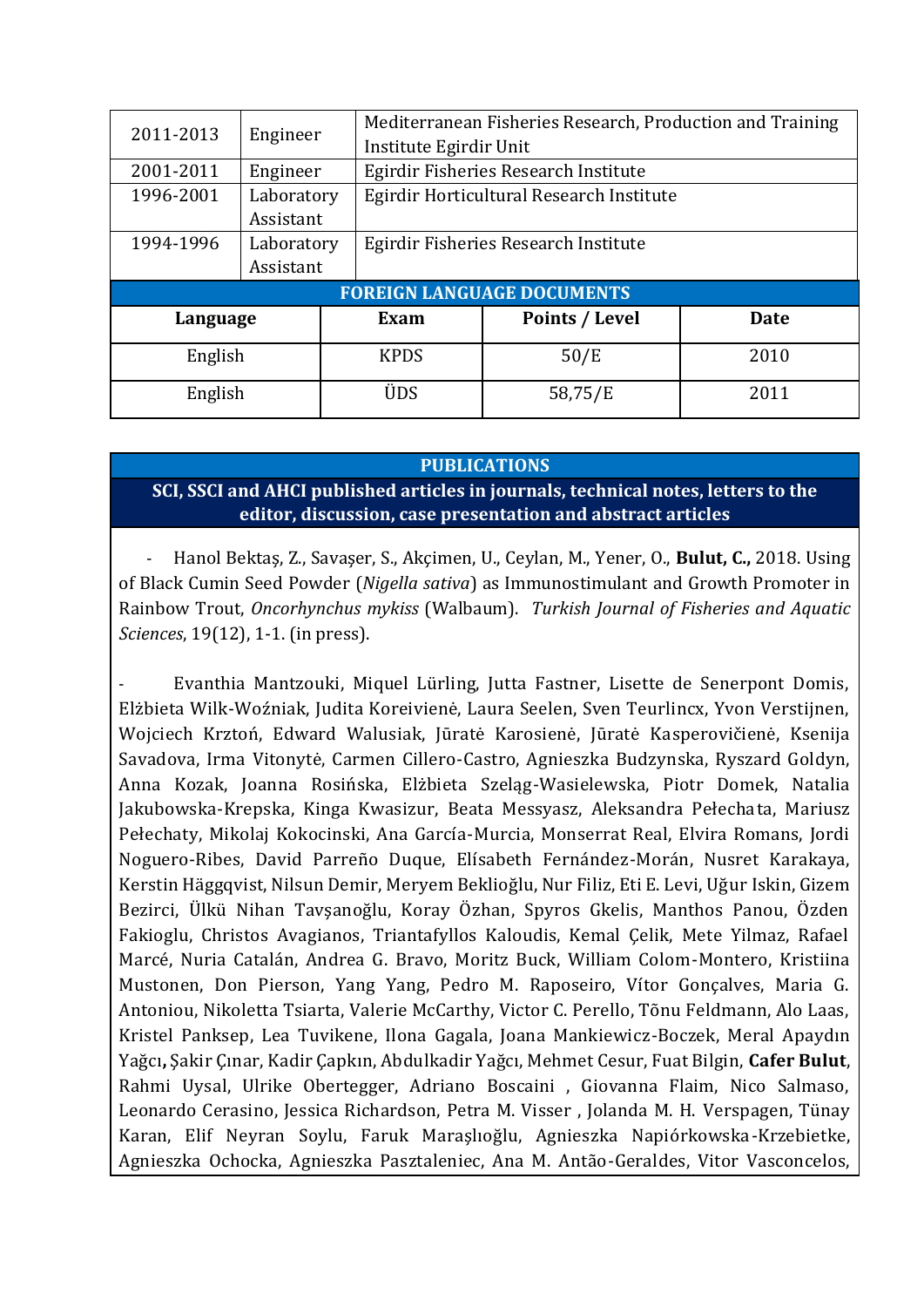João Morais, Micaela Vale, Latife Köker, Reyhan Akçaalan, Meriç Albay, Dubravka Špoljarić Maronić, Filip Stević, Tanja Žuna Pfeiffer, Jeremy Fonvielle, Dietmar Straile, Karl-Otto Rothhaupt, Lars-Anders Hansson, Pablo Urrutia-Cordero, Luděk Bláha, Rodan Geriš, Markéta Fránková, Mehmet Ali Turan Koçer, Mehmet Tahir Alp, Spela Remec-Rekar, Tina Elersek, Theodoros Triantis, Sevasti-Kiriaki Zervou, Anastasia Hiskia, Sigrid Haande, Birger Skjelbred, Beata Madrecka, Hana Nemova, Iveta Drastichova, Lucia Chomova, Christine Edwards, Tuğba Ongun Sevindik, Hatice Tunca, Burçin Önem, Boris Aleksovski, Svetislav Krstić, Itana Bokan Vucelić, Lidia Nawrocka , Pauliina Salmi, Danielle Machado-Vieira, Alinne Gurjão de Oliveira, Jordi Delgado-Martín, David García, Jose Luís Cereijo, Joan Gomà, Mari Carmen Trapote, Teresa Vegas-Vilarrúbia, Biel Obrador, Magdalena Grabowska, Maciej Karpowicz, Damian Chmura, Bárbara Úbeda, José Ángel Gálvez, Arda Özen, Kirsten Seestern Christoffersen, Trine Perlt Warming, Justyna Kobos, Hanna Mazur-Marzec, Carmen Pérez-Martínez, Eloísa Ramos-Rodríguez, Lauri Arvola, Pablo Alcaraz-Párraga, Magdalena Toporowska, Barbara Pawlik-Skowronska, Michał Niedźwiecki, Wojciech Pęczuła, Manel Leira, Armand Hernández, Enrique Moreno-Ostos, José María Blanco, Valeriano Rodríguez, Jorge Juan Montes-Pérez, Roberto L. Palomino, Estela Rodríguez-Pérez, Rafael Carballeira, Antonio Camacho, Antonio Picazo, Carlos Rochera, Anna C. Santamans, Carmen Ferriol, Susana Romo, Juan Miguel Soria, Julita Dunalska, Justyna Sieńska, Daniel Szymański, Marek Kruk, Iwona Kostrzewska-Szlakowska, Iwona Jasser, Petar Žutinić, Marija Gligora Udovič, Anđelka Plenković-Moraj, Magdalena Frąk, Agnieszka Bańkowska-Sobczak, Michał Wasilewicz, Korhan Özkan, Valentini Maliaka, Kersti Kangro, Hans-Peter Grossart, Hans W. Paerl, Cayelan C. Carey and Bas W. Ibelings., 2018. Temperature Effects Explain Continental Scale Distribution of Cyanobacterial Toxins. *Toxins*. 10 (4): 156. DOI: 10.3390'toxins10040156.

- Evanthia Mantzouki, James Campbell, Emiel van Loon, Petra Visser, Iosif Konstantinou, Maria Antoniou, Grégory Giuliani, Danielle Machado-Vieira, Alinne Gurjão de Oliveira, Dubravka Špoljarić Maronić, Filip Stević, Tanja Žuna Pfeiffer, Itana Bokan Vucelić, Petar Žutinić, Marija Gligora Udovič, Anđelka Plenković-Moraj, Nikoletta Tsiarta, Luděk Bláha, Rodan Geriš, Markéta Fránková, Kirsten Seestern Christoffersen, Trine Perlt Warming, Tõnu Feldmann, Alo Laas, Kristel Panksep, Lea Tuvikene, Kersti Kangro, Kerstin Häggqvist, Pauliina Salmi, Lauri Arvola, Jutta Fastner, Dietmar Straile, Karl-Otto Rothhaupt, Jeremy Fonvielle, Hans-Peter Grossart, Christos Avagianos, Triantafyllos Kaloudis, Theodoros Triantis, Sevasti-Kiriaki Zervou, Anastasia Hiskia, Spyros Gkelis, Manthos Panou, Valerie McCarthy, Victor C. Perello, Ulrike Obertegger, Adriano Boscaini, Giovanna Flaim, Nico Salmaso, Leonardo Cerasino, Judita Koreivienė, Jūratė Karosienė, Jūratė Kasperovičienė, Ksenija Savadova, Irma Vitonytė, Sigrid Haande, Birger Skjelbred, Magdalena Grabowska, Maciej Karpowicz, Damian Chmura, Lidia Nawrocka, Justyna Kobos, Hanna Mazur-Marzec, Pablo Alcaraz-Párraga, Elżbieta Wilk-Woźniak, Wojciech Krztoń, Edward Walusiak, Ilona Gagala, Joana Mankiewicz-Boczek, Magdalena Toporowska, Barbara Pawlik-Skowronska, Michał Niedźwiecki, Wojciech Pęczuła, Agnieszka Napiórkowska-Krzebietke, Julita Dunalska, Justyna Sieńska, Daniel Szymański, Marek Kruk, Agnieszka Budzyńska, Ryszard Goldyn, Anna Kozak, Joanna Rosińska, Elżbieta Szeląg-Wasielewska, Piotr Domek, Natalia Jakubowska-Krepska, Kinga Kwasizur, Beata Messyasz, Aleksandra Pełechata, Mariusz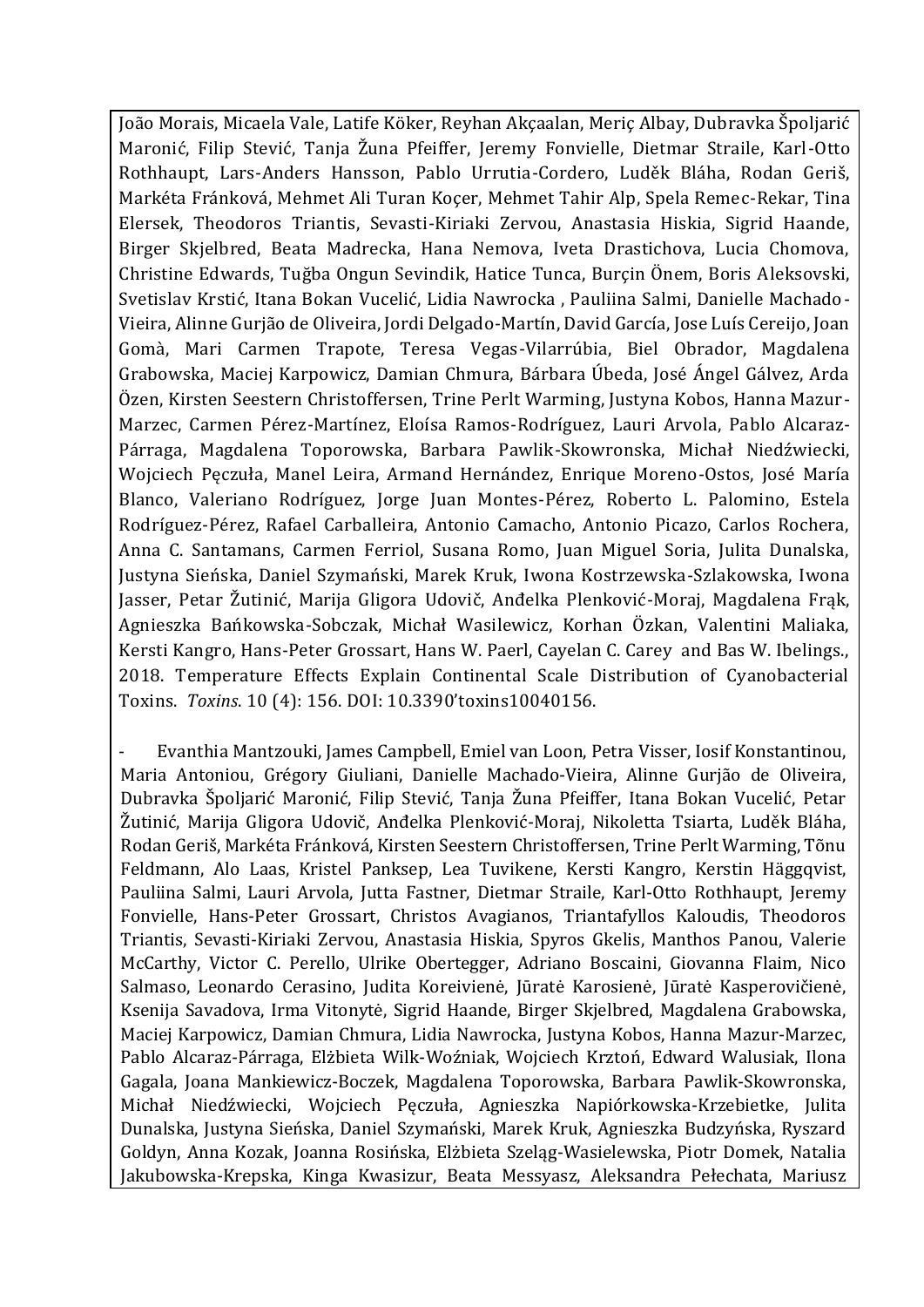Pełechaty, Mikolaj Kokocinski, Beata Madrecka, Iwona Kostrzewska-Szlakowska, Magdalena Frąk, Agnieszka Bańkowska-Sobczak, Michał Wasilewicz, Agnieszka Ochocka, Agnieszka Pasztaleniec, Iwona Jasser, Ana M. Antão-Geraldes, Manel Leira, Armand Hernández, Vitor Vasconcelos, João Morais, Micaela Vale, Pedro M. Raposeiro, Vítor Gonçalves, Boris Aleksovski, Svetislav Krstić, Hana Nemova, Iveta Drastichova, Lucia Chomova, Spela Remec-Rekar, Tina Elersek, Jordi Delgado-Martín, David García, Jose Luís Cereijo, Joan Gomà, Mari Carmen Trapote, Teresa Vegas-Vilarrúbia, Biel Obrador, Ana García-Murcia, Monserrat Real, Elvira Romans, Jordi Noguero-Ribes, David Parreño Duque, Elísabeth Fernández-Morán, Bárbara Úbeda, José Ángel Gálvez, Rafael Marcé, Núria Catalán, Carmen Pérez-Martínez, Eloísa Ramos-Rodríguez, Carmen Cillero-Castro, Enrique Moreno-Ostos, José María Blanco, Valeriano Rodríguez, Jorge Juan Montes-Pérez, Roberto L. Palomino, Estela Rodríguez-Pérez, Rafael Carballeira, Antonio Camacho, Antonio Picazo, Carlos Rochera, Anna C. Santamans, Carmen Ferriol, Susana Romo, Juan Miguel Soria, Lars-Anders Hansson, Pablo Urrutia-Cordero, Arda Özen, Andrea G. Bravo, Moritz Buck, William Colom-Montero, Kristiina Mustonen, Don Pierson, Yang Yang, Jolanda M. H. Verspagen, Lisette N. de Senerpont Domis, Laura Seelen, Sven Teurlincx, Yvon Verstijnen, Miquel Lürling, Valentini Maliaka, Elisabeth J. Faassen, Delphine Latour, Cayelan C. Carey, Hans W. Paerl, Andrea Torokne, Tünay Karan, Nilsun Demir, Meryem Beklioğlu, Nur Filiz, Eti E. Levi, Uğur Iskin, Gizem Bezirci, Ülkü Nihan Tavşanoğlu, Kemal Çelik, Koray Özhan, Nusret Karakaya, Mehmet Ali Turan Koçer, Mete Yilmaz, Faruk Maraşlıoğlu, Özden Fakioglu, Elif Neyran Soylu, Meral Apaydın Yağcı, Şakir Çınar, Kadir Çapkın, Abdulkadir Yağcı, Mehmet Cesur, Fuat Bilgin, **Cafer Bulut**, Rahmi Uysal, Latife Köker, Reyhan Akçaalan, Meriç Albay, Mehmet Tahir Alp, Korhan Özkan, Tuğba Ongun Sevindik, Hatice Tunca, Burçin Önem, Jessica Richardson, Christine Edwards, Victoria Bergkemper, Sarah O'Leary, Eilish Beirne, Hannah Cromie & Bastiaan W. Ibelings, 2018. A European Multi Lake Survey dataset of environmental variables, phytoplankton pigments and cyanotoxins. Nature, Scientific Data 5, 180226. DOI: <https://doi.org/10.1038/sdata.2018.226>

### **Article published in journals scanned by index and extracts other than SCI, SSCI and AHCI**

**-Bulut, C.,** Kubilay, A., 2019. Eğirdir Gölü (Isparta/Türkiye) Su Kalitesinin Mevsimsel Değişimi, *Ege Journal of Fisheries and Aquatic Sciences (EgeJFAS)* 36 (1) : 13-23. https://dx.doi.org/10.12714/egejfas.2019.36.1.02

**- Bulut, C.,** Kubilay, A., Akçimen, U., Yener, O., 2016. Eğirdir Gölü Mikrobiyoloji Kalitesinin Mevsimsel Değişimi, *Suleyman Demirel University, Journal of Natural and Applied Sciences*, 20 (1) : 50-53. DOI: 10.19113/sdufbed.92143

**- Bulut C.,** Kubilay, A., Hanol Bektaş, Z., Birden, B., 2015. Histopathological Effects of Formaldehyde (CH2O) on Rainbow Trout (*Oncorhynchus mykiss*, Walbaum, 1792). *Journal of Limnology and Freshwater Fisheries Research*, 1 (1) : 43-48. DOİ: http://dx.doi.org/10.17216/LimnoFish-5000087455A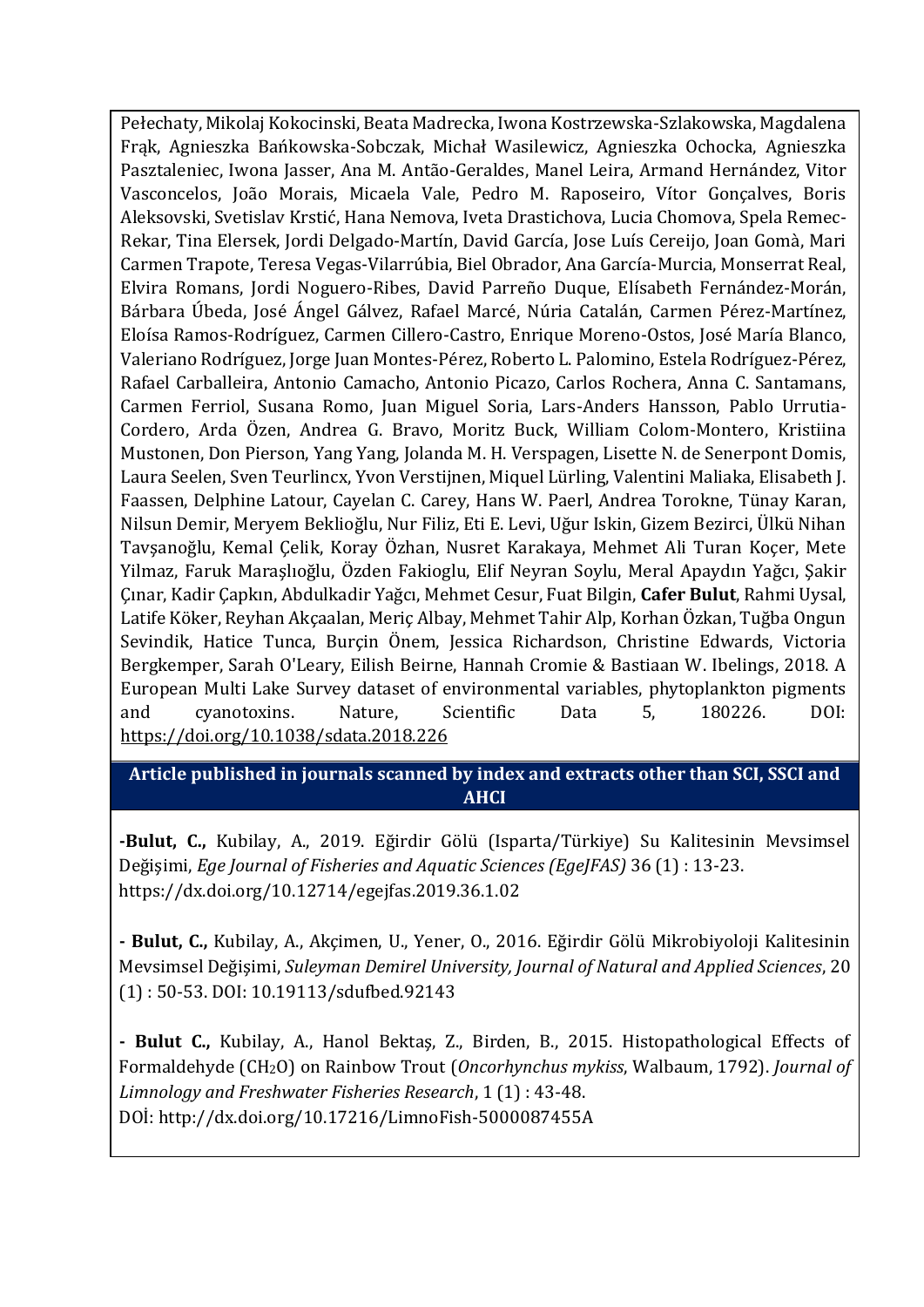**-** Çınar Ş., Küçükkara R., Balık İ., Çubuk H., Ceylan M., Erol K.G., Yeğen V., **Bulut C.,** 2013**.**  Uluabat (Apolyont) Gölü'ndeki Balık Faunasının Tespiti, Tür Kompozisyonu ve Ticari Avcılığın Türlere Göre Dağılımı. *Journal of Fisheries Sciences*, 7 (4): 1-9. DOI: 10.3153/jfscom.2013034

**- Bulut C.,** Akçimen, U., Uysal K., Çınar, Ş., Küçükkara, R., Savaşer, S., 2012. Isparta Çandır Göksu Kaynağı Üzerindeki Alabalık İşletmelerinin Dere Suyuna Olan Etkilerinin İncelenmesi. *Journal of Fisheries Sciences*, 6 (4): 331-340.

**-Bulut C.,** Kubilay, C., Akçimen, U., Ceylan, M., 2012. Formaldehit (CH2O)'in Farklı Konsantrasyonlarının Gökkuşağı Alabalıklarında (*Oncorhynchus mykiss*) Kortizol, Glikoz ve Lizozim Aktivitesi Üzerine Etkileri. *Journal of Fisheries Sciences*, 6 (4): 321-330.

-Şener, Ş., Şener, E., Davraz, A., Karagüzel, R., **Bulut, C.,** 2010. Eğirdir Gölü Su Kalitesine Yönelik Ön Bulgular: Yerinde Ölçümlerin Değerlendirilmesi. *Suleyman Demirel University, Journal of Natural and Applied Sciences*, 14 (1): 72-83.

- **Bulut, C.,** Kubilay, A., 2010. Farklı İşletmelerdeki Gökkuşağı Alabalıklarının (Oncorhynchus mykiss) Lizozim Aktivitelerinin Karşılaştırılması. *Suleyman Demirel University, Journal of Natural and Applied Sciences*, 14 (2): 134-143.

## **Article not published in refereed journals, technical note, letter to editor, discussion, case presentation and abstract**

**- Bulut, C.,** Kubilay, A., 2018. Eğirdir Gölü Su Kalitesinin Trofik Durum İndeksleriyle Belirlenmesi, *Acta Aquatica Turcica,* 14(4), 324-338.

**- Bulut C.,** Akçimen U., 2015. Burdur Karamusa Deresi'nde Gökkuşağı Alabalığı İşletmesinin Dere Üzerine Fizikokimyasal ve Mikrobiyolojik Etkisi. *Yunus Araştırma Bülteni*, 15 (1): 45-58. DOİ: http://dx.doi.org/10.17693/yunus.47520

**- Bulut C.,** Çetinkaya O., Kubilay A., 2014. Bakırın (Cu+2) Gökkuşağı Alabalığı (*Oncorhynchus mykiss,* Walbaum, 1792) Üzerine Akut Toksisitesinin Belirlenmesi. *Yunus Araştırma Bülteni*, 1: 31-39.

DOİ: http://dx.doi.org/10.17693/yunus.47520

**-Bulut C.,** Kubilay A., Akçimen U., Ceylan M., 2013. Formaldehitin (CH<sub>2</sub>O) Tedavi Edici Konsantrasyonlarının Gökkuşağı Alabalıkları Üzerine (*Oncorhynchus mykiss*) Hematolojik Etkileri, *İstanbul Üniversitesi Su Ürünleri Dergisi*, 28 (2): 57-72.

**-Bulut, C.,** Akçimen, U., Uysal, K., Çınar Ş., Küçükkara, R., Savaşer, S., Tokatlı C., Öztürk G.N., Köse E., 2012. Kestel Deresi (Burdur) Su Kalitesinin Belirlenmesi ve Alabalık Yetiştiriciliği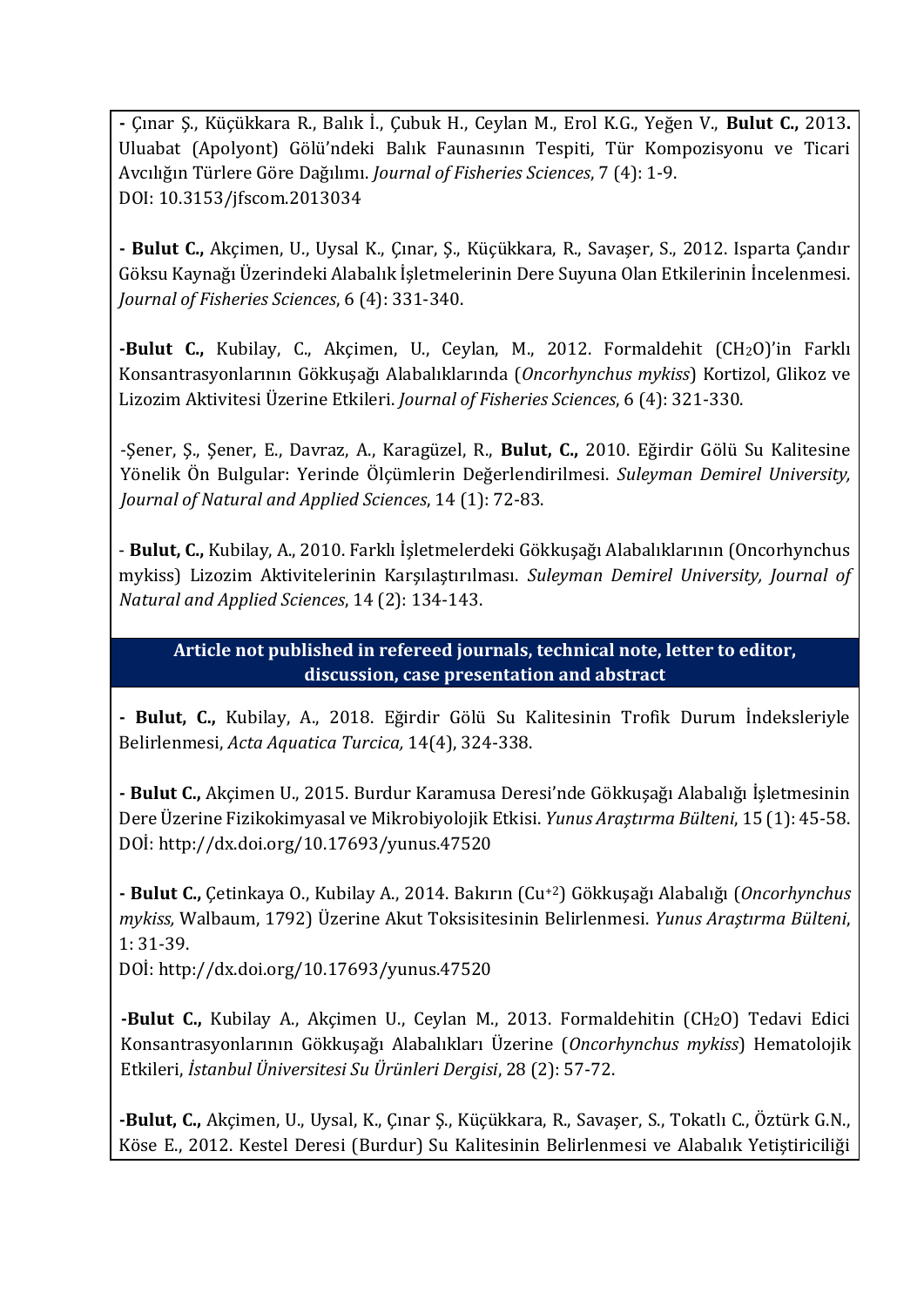Açısından Değerlendirilmesi. *Dumlupınar Üniversitesi Fen Bilimleri Enstitüsü Dergisi*, 28: 1- 10.

**-Bulut C.,** Akçimen, U., Uysal, K., Küçükkara, R., Savaşer, S., Köse, E., Tokatlı, C., 2012. Alabalık Üretimi Yapılan Akpınar Deresi (Denizli) Su Kalitesinin Değerlendirilmesi. *Anadolu University Journal of Science and Technology*, 2 (2): 61-68. DOİ: http://hdl.handle.net/11421/1526

**- Bulut C.,** Atay, R., Uysal, K., Köse, E., 2012. Çivril Gölü Yüzey Suyu Kalitesinin Değerlendirilmesi. *Anadolu University Journal of Science and Technology*, 2 (1): 1-8. 132. DOİ: http://hdl.handle.net/11421/30

- **Bulut, C.,** Atay, R., Uysal, K., Köse, E., 2011. Karakuyu Gölü (Afyon) Yüzey Suyu Kalitesi Mevsimsel Değişimlerin Değerlendirilmesi. *Dumlupınar Üniversitesi Fen Bilimleri Enstitüsü Dergisi*, 24: 1-8.

- **Bulut, C.,** Atay, R., Uysal, K., Köse, E., Çınar, Ş., 2010. Uluabat Gölü Yüzey Suyu Kalitesinin Değerlendirilmesi. *İstanbul Üniversitesi Su Ürünleri Dergisi*, 25 (1): 9-18.

- **Bulut, C.,** Akçimen, U., Uysal, K., Küçükkara, R., Savaşer, S., 2010. Karanfilliçay Deresi Suyunun Fizikokimyasal ve Mikrobiyolojik Parametrelerinin Mevsimsel Değişimi ve Akuakültür Açısından Değerlendirilmesi. *Dumlupınar Üniversitesi Fen Bilimleri Enstitüsü Dergisi*, 21: 1-8.

- **Bulut C.,** Atay R., Uysal K., 2009. Eğirdir Gölü'nde Fiziko-Kimyasal Parametrelerin Mevsimsel Değişimi ve Limnolojik Açıdan Değerlendirilmesi. *Anadolu University Journal of Science and Technology*, 10 (2): 447-454.

**Technical notes published in non-journals, letters to the editor, discussions, case studies and articles other than abstracts**

- **Bulut C.,** 2014. Stresin Balıklar Üzerindeki Etkisinin Önemi ve Enfeksiyon Oluşturmadaki Rolü. *Tarım Gündem Dergisi*, Eylül-Ekim Sayısı, 122-124.

- **Bulut C.,** 2014. Stresin Balıklar Üzerindeki Etkisinin Önemi ve Enfeksiyon Oluşturmadaki Rolü-2. *Tarım Gündem Dergisi*, Kasım-Aralık Sayısı 130-132.

### **International Symposium Convention Poster / Spoken Paper**

**- Bulut, C.,** Kubilay, A., 2018. Evaluation with National and International Standards of Heavy Metal Levels Fisheries Samples in Eğirdir Lake. FABA International Symposium on Fisheries and Aquatic Sciences, 21-23 November 2018, Ankara, Turkey.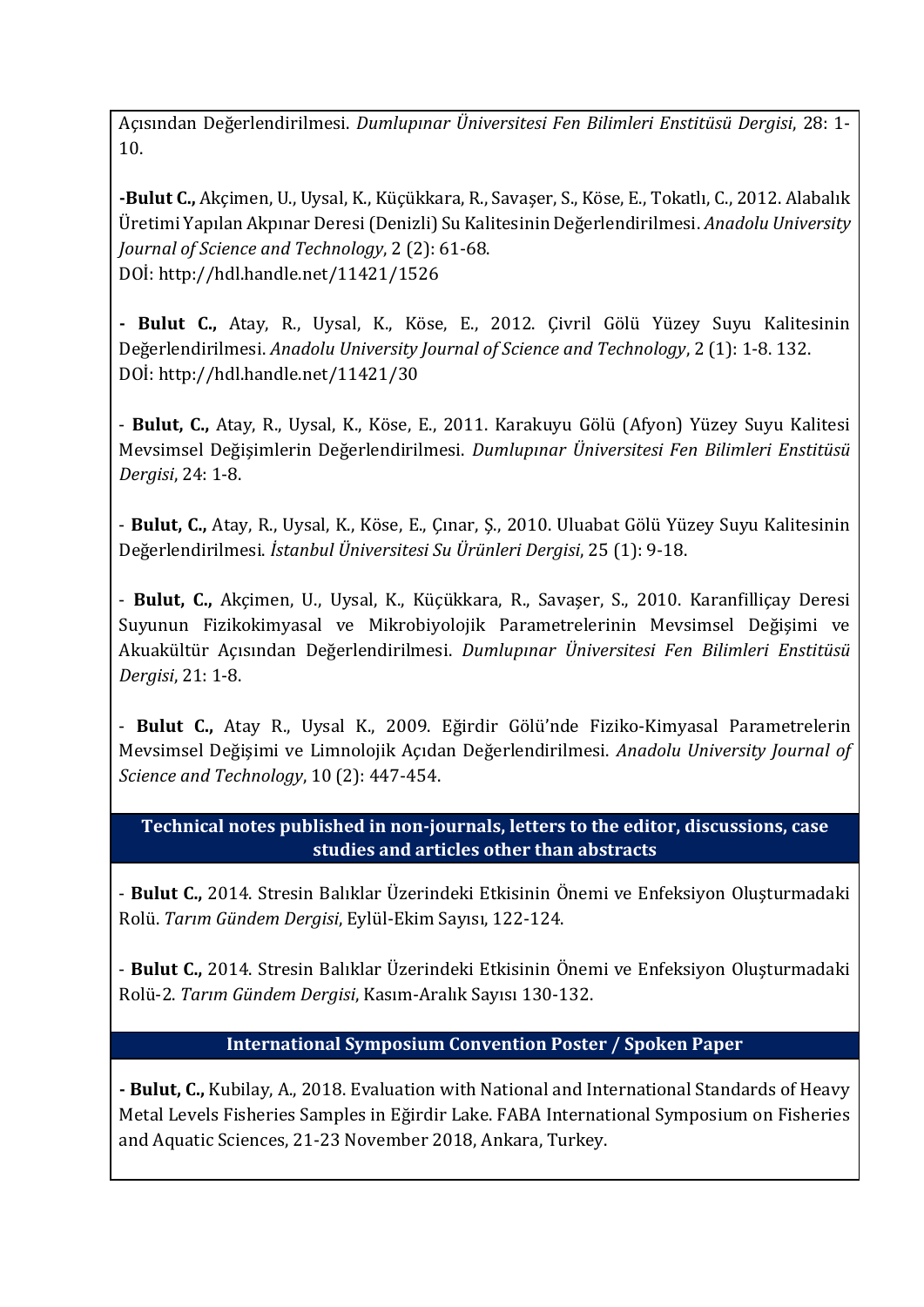- **Bulut, C.,** Kubilay, A., 2018. Investigation of Al, B, Co, Fe, Mo, Rb, Sb, Sn and Sr Levels in Water and Sediment Samples of Eğirdir Lake. FABA International Symposium on Fisheries and Aquatic Sciences, 21-23 November 2018, Ankara, Turkey.

- **Bulut, C.,** Fidan, A., Savaşer, S., Pazar, M., Mamak, A., Çınar, Ş., Emre, B., Pak., F., Aktaş, Ö., 2018. Preliminary Findings in Adıgüzel Dam Lake Water Quality: Assesment of In-Situ Measurements. FABA International Symposium on Fisheries and Aquatic Sciences, 21-23 November 2018, Ankara, Turkey.

- Ceylan, M., Erbatur, R., Küçükkara, R., Akçimen, U., **Bulut, C.,** Cilbiz, M., Savaşer, S., Meke, T., Çınar, Ş., Kara, D., Sağlam, N., 2018. Hirudinea Fauna of the Wetlands in Isparta Province, Turkey. FABA International Symposium on Fisheries and Aquatic Sciences, 21-23 November 2018, Ankara, Turkey.

- Ceylan, M., Erbatur, İ., Küçükkara, R., Akçimen, U., **Bulut, C.,** Savaşer, S., Cilbiz, T., Meke, T., Çınar, Ş., Kara, D., Sağlam, N., 2018. Status of the Medicinal Leech Populations in Lakes Region of Turkey, 1nd International Health Science and Life Congress, 2-5 May, Burdur, Turkey.

- Savaşer, S., Akçimen, U., Ceylan, M., Hanol Bektaş, Z., Yener, O., **Bulut, C.,** 2017. Use Black Seed (*Nigella sativa*) as Immunostimulant in Rainbow Trout (*Oncorhynchus mykiss*), 1st International Water Congress (4. Su Kongresi), 26-29 October, Afyonkarahisar, Turkey.

- **Bulut, C.,** Uysal, K., Savaşer, S., Pak, F., Aktaş, Ö., Çınar, Ş., 2017. Investigation of Some Metal Levels in Water and Sediment Samples of Beysehir Lake, LimnoFish-2017, 1<sup>th</sup> International Symposium on Limnology and Freshwater Fisheries, 4-6 October, Eğirdir-Turkey.

**- Bulut, C.,** Akçimen, U., Savaşer, S., 2017. Estimation of the Nitrogen-Phosphorus Load Caused by Rainbow Trout (*Oncorhynchus mykiss* Walbaum, 1792) - Kanlıçay Stream (Denizli), LimnoFish-2017, 1th International Symposium on Limnology and Freshwater Fisheries, 4-6 October, Eğirdir-Turkey.

**- Bulut, C.,** Kubilay, A., 2017. Comparison of Some Heavy Metal Levels Gill, Muscle and Liver Tissue of Common Carp (*Cyprinus carpio*, Linnaeus 1758) in Egirdir Lake, LimnoFish-2017, 1th International Symposium on Limnology and Freshwater Fisheries, 4-6 October, Eğirdir-Turkey.

**- Bulut, C.,** Dalkıran, N., 2017. Phytoplankton Species Diversity of Beysehir Lake, LimnoFish-2017, 1th International Symposium on Limnology and Freshwater Fisheries, 4-6 October, Eğirdir-Turkey.

**- Bulut, C.,** Kubilay, A., 2017. Investigation of Levels Lysozyme Activity, Cortisol and Serum Glucose in Pike Perch (*Sander lucioperca* L., 1758), LimnoFish-2017, 1th International Symposium on Limnology and Freshwater Fisheries, 4-6 October, Eğirdir-Turkey.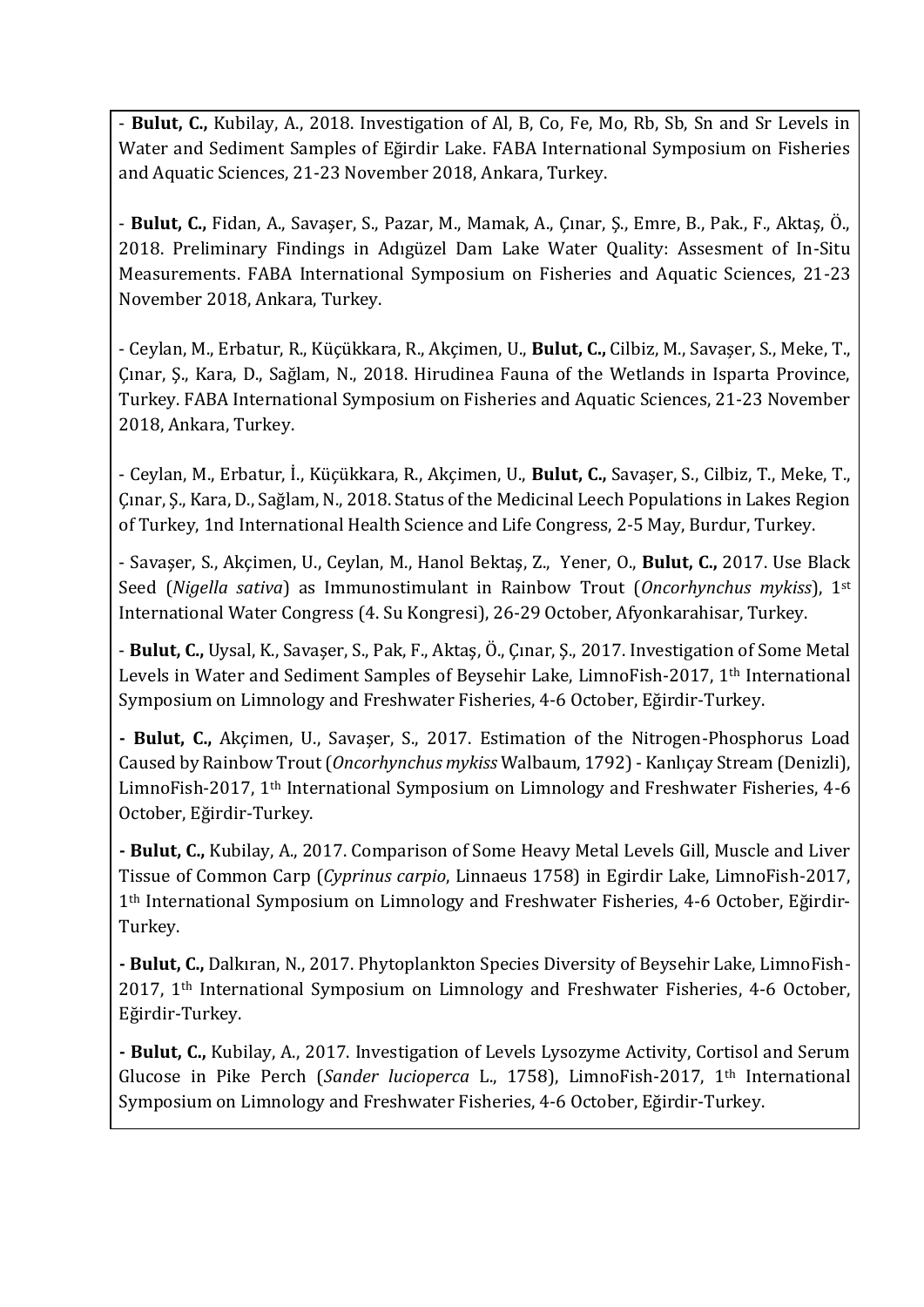- Yoldaş, B., Akçimen, U., **Bulut, C.,** Uysal, R., Yeğen, V., Savaşer, S., 2017. Evaluation of Surface Water Quality of Sarıyar Dam Lake, LimnoFish-2017, 1<sup>th</sup> International Symposium on Limnology and Freshwater Fisheries, 4-6 October, Eğirdir-Turkey.

- Yoldaş, B., Akçimen, U., **Bulut, C.,** Yener, O., Yeğen, V., Savaşer, S., Küçükkara, R., 2017. Evaluation of Water Quality Parameters of Gökçekaya Dam Lake, LimnoFish-2017, 1th International Symposium on Limnology and Freshwater Fisheries, 4-6 October, Eğirdir-Turkey.

- Yoldaş, B., Akçimen, U., **Bulut, C.,** Uysal, R., Yeğen, V., Savaşer, S., Küçükkara, R., 2017. Water Quality Characteristics of Rivers Feeding into Sarıyar Dam, LimnoFish-2017, 1th International Symposium on Limnology and Freshwater Fisheries, 4-6 October, Eğirdir-Turkey.

-Savaşer, S., Akçimen, U., Ceylan, M., Hanol Bektaş, Z., Yener, O., **Bulut, C.,** 2017. Use of Dietary Ginger (*Zingiber officinale*) as Immunostimulant in Rainbow Trout (*Oncorhynchus mykiss*), LimnoFish-2017, 1th International Symposium on Limnology and Freshwater Fisheries, 4-6 October, Eğirdir-Turkey.

- Ceylan, M., Küçükkara, R., Erbatur, İ., Akçimen, U., Savaşer, S., **Bulut, C.,** Cilbiz, M., Meke, T., Çınar, Ş., Kara, D., Sağlam, N., 2017. Catch Efficiency of Medicinal Leech in Turkish Lake Region, LimnoFish-2017, 1th International Symposium on Limnology and Freshwater Fisheries, 4-6 October, Eğirdir-Turkey.

**- Bulut, C.,** Dalkıran N., Akçimen, U., Ceylan, M., Koçer, M.A.T., Pak, F., Çınar, Ş., 2017. Phytoplankton Species Diversity of Uluabat Lake, XIII. Congress of Ecology and Environment With International Participation. 12-15 September 2017. Edirne, Turkey.

**- Bulut, C.,** Kubilay, A., 2017. Sazan Balığı (*Cyprinus carpio*, Linnaeus, 1758) Örneklerinde Lizozim Aktivitesi, Kortizol ve Serum Glukoz Düzeylerinin Araştırılması, XIII. Congress of Ecology and Environment With International Participation. 12-15 September 2017. Edirne, Turkey.

**-** Apaydın Yağcı, M., Koçer, M.A.T., Çınar, Ş., Çapkın, K., Yağcı, A., **Bulut, C.,** Bilgin, F., Cesur, M., Uysal, R., 2017. Göller Bölgesi Bazı Göl ve Baraj Göllerinin Yaz Fitoplankton Biyokütlesi ve Baskın Siyanobakter Türleri, XIII. Congress of Ecology and Environment With International Participation. 12-15 September 2017. Edirne, Turkey.

**- Bulut, C.,** Erbatur, İ., Akçimen, U., 2017. İznik Gölü Su ve Sediment Örneklerinde Bazı Metal Düzeylerinin Araştırılması, XIII. Congress of Ecology and Environment With International Participation. 12-15 September 2017. Edirne, Turkey.

**-Bulut, C.,** Kubilay, A., 2016. Comparison of Some Heavy Metal in Crayfish (*Astacus leptodactylus*, Eschscholtz 1823) in Egirdir Lake. FABA 2016 International Symposium on Fisheries and Aquatic Sciences, 3-5 November 2016, Antalya, Turkey.

**- Bulut, C.,** Uysal, K., Yaman, M., Emre, Y., Akçimen, U., Çınar, Ş., Erbatur, İ., Pak, F., Aktaş, Ö., 2016. Investigation of Some Heavy Metal Levels in Water Samples of İznik Lake. FABA 2016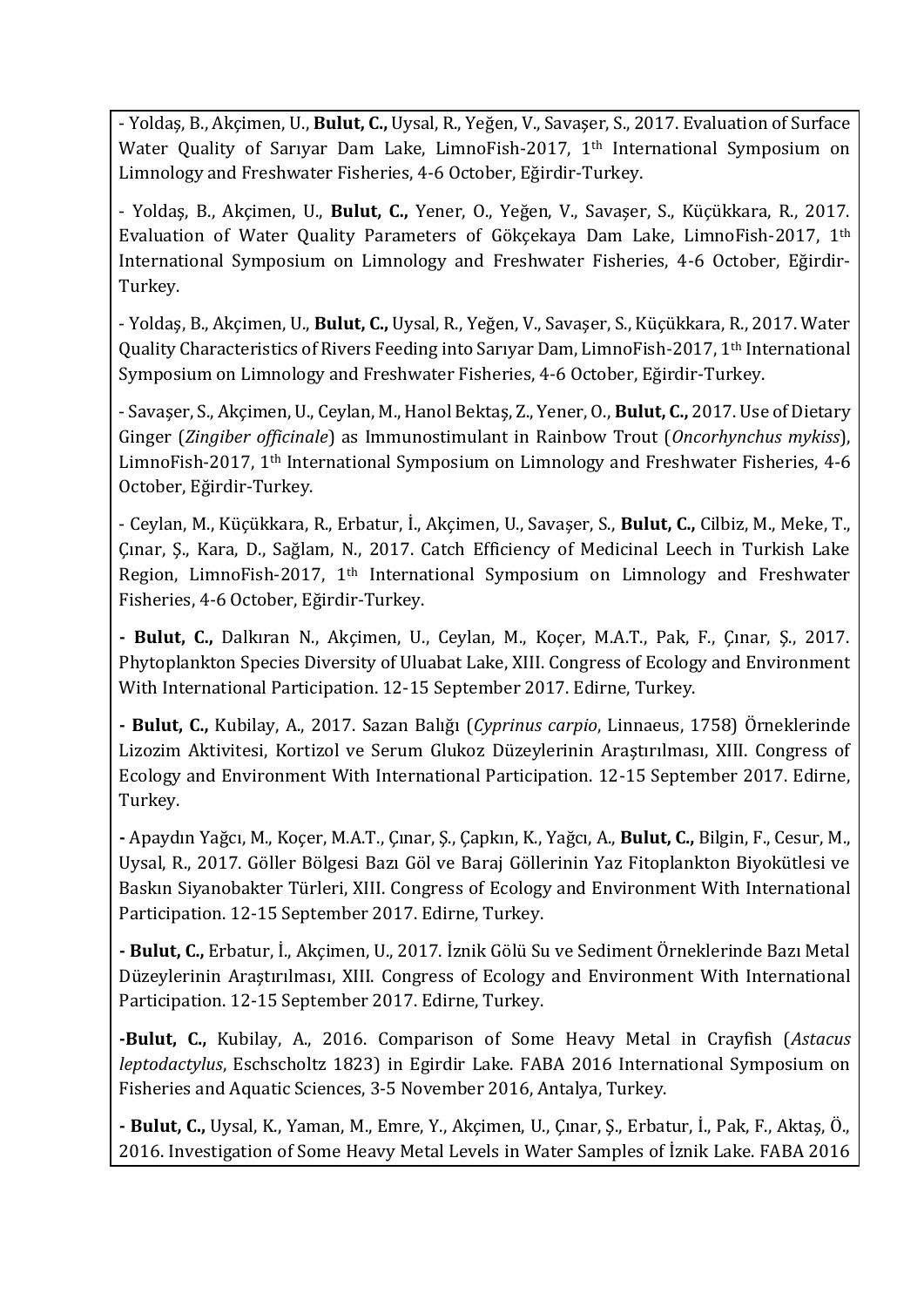International Symposium on Fisheries and Aquatic Sciences, 3-5 November 2016, Antalya, Turkey.

**- Bulut, C.,** Kubilay, A., Birden, B., 2016. Effects of Different Concentrations of Copper Sulphate (CuSO4.5H2O) on Histopathological in Rainbow Trout (*Oncorhynchus mykiss*). FABA 2016 International Symposium on Fisheries and Aquatic Sciences, 3-5 November 2016, Antalya, Turkey.

**- Bulut, C.,** Dalkıran, N., Akçimen, U., Erbatur, İ., Pak, F., Çınar, Ş., 2016. Phytoplankton of İznik Lake and Their Seasonal Variations. FABA 2016 International Symposium on Fisheries and Aquatic Sciences, 3-5 November 2016, Antalya, Turkey.

- Savaşer, S., Akçimen, U., Ceylan, M., Hanol Bektaş, Z., Yener, O., **Bulut, C.,** 2016. Effect of Dietary Black Seed (*Nigella sativa*) on Growth of Rainbow Trout (*Oncorhynchus mykiss*). FABA 2016 International Symposium on Fisheries and Aquatic Sciences, 3-5 November 2016, Antalya, Turkey.

**-** Şener, E., Şener, Ş., Uysal, R., **Bulut, C.,** 2016.Evaluation of the Seasonal and Spatial Lake Level Change Using By Worldview-2 Satellite Images in the Eğirdir Lake (Turkey). Living Planet Symposium 2016, 9-13 May 2016, Prague, Czech Republic.

- Apaydın Yağcı, M., Yağcı, A., Çınar, Ş., Külköylüoğlu, O., **Bulut, C.,** Yeğen, V., Akçimen, U., Uysal, R., Erbatur, İ., Ceylan, M., Bilgin, F., Yoldaş, B., Yener, O., 2016. Limnological Monitoring Project of the Trophic Structure in Lake Egirdir. Seab 2016 Symposium on EuroAsian Biodiversity, 23-27 May 2016, Antalya, Turkey.

- **Bulut, C.,** Akçimen, U., Uysal, K., Küçükkara, R., Savaşer, S., 2008. The Effect of Trout Aquaculture Facilities on Water Quality of Kanlıçay Stream (Çameli /Denizli). Symposium on Interactions Between Social, Economic and Ecological Objectives of Inland Commercial, Recreational Fisheries and Aquaculture, 21-24 May 2008, Antalya, Turkey.

# **National Symposium Congress Poster / Spoken Paper**

- **Bulut, C.**, 2019. Eğirdir Gölü Su Kalitesinin Mevcut Durumun Değerlendirilmesi. Göz Bebeğimiz Eğirdir Gölü Paneli (Sorunlar Çözümler), 06 Şubat, Isparta.

- **Bulut, C.**, 2019. Ülkemizin Bazı Göllerinde Ağır Metal Düzeylerinin İncelenmesi. Göl Yönetimi Çalıştayı (Uygulamalar, Sorunlar, Yaklaşımlar), 05 Nisan, Isparta.

- Savaşer, S., Mamak, A., **Bulut, C.,** Fidan, A., Küçüker, H., 2018. Cinderesi Baraj Gölü Koliform Miktarının Aylık Değişimi. 24. Ulusal Biyoloji Kongresi, 10-14 Eylül, Manisa.

**- Bulut, C.,** Pazar, M., Fidan, A., Savaşer, S., Mamak, A., Özdil, E.K., Pak, F., Aktaş, Ö., Bilgili, İ., Emre, B., Çınar, Ş., 2018. Banaz Çayı (Uşak) Su Kalitesinin Son Durumu. VIII. Ulusal Limnoloji Sempozyumu, 27-29 Ağustos, Sakarya.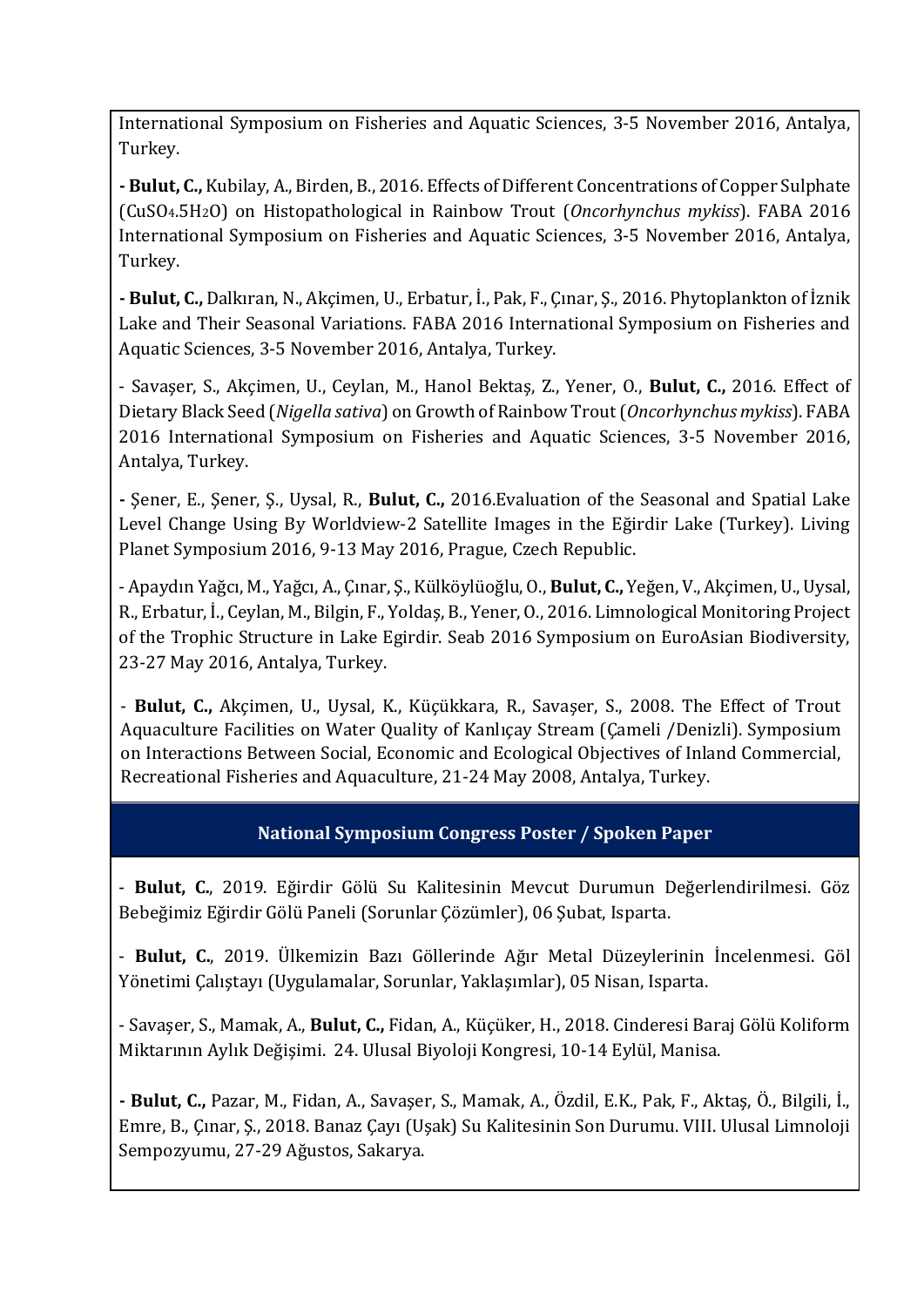**- Bulut, C.,** Fidan, A., Pazar, M., Savaşer, S., Mamak, A., Özdil, E.K., Pak, F., Aktaş, Ö., Koçer, M.A.T., Küçüker, H., Akçimen, U., 2018. Hamam Çayı (Uşak) Su Kalitesinin Son Durumu. VIII. Ulusal Limnoloji Sempozyumu, 27-29 Ağustos, Sakarya.

**- Bulut, C.,** Fidan, A., Pazar, M., Savaşer, S., 2018. Adıgüzel Baraj Gölü (Denizli) ve Bağlantılı Derelerin Yüzey Aktif Madde Kirliliği Yönünden İncelenmesi. VIII. Ulusal Limnoloji Sempozyumu, 27-29 Ağustos, Sakarya.

- Savaşer, S., Mamak, A., **Bulut, C.,** Fidan, A., Küçüker, H., 2018.Adıgüzel Baraj Gölü ve Bağlı Kollarının Koliform Miktarının Aylık Değişimi. VIII. Ulusal Limnoloji Sempozyumu, 27-29 Ağustos, Sakarya.

- Savaşer, S., Ceylan, M., Akçimen, U., Hanol Bektaş, Z., Yener, O., **Bulut, C.,** 2016. Zencefilin (*Zingiber officinale*) Gökkuşağı Alabalıklarında (*Oncorhynchus mykiss*) Büyümeye Etkisi. 4. Ulusal Alabalık Kongresi, 27-30 Ekim 2016, Afyonkarahisar.

**- Bulut, C.,** Akçimen, U., Çınar, Ş., Savaşer, S., Erbatur, İ., Yener, O., 2016. Beyşehir Gölü ve Bağlantılı Derelerde As, Cr, Ni ve Zn Düzeylerinin Araştırılması. 7.Limnoloji Sempozyumu, 31 Ağustos – 2 Eylül 2016, Mersin.

**- Bulut, C.,** Akçimen, U., Yener, O., Çınar, Ş., 2016. Kovada Gölü (Eğirdir-Isparta) ve Kovada Kanalı'nda Bazı Ağır Metal Parametrelerinin Araştırılması. 7.Limnoloji Sempozyumu, 31 Ağustos – 2 Eylül 2016, Mersin.

- **Bulut, C.,** 2016. Eğirdir Gölü ve Göldeki Bazı Su Ürünleri Türlerinde Ağır Metal Düzeyleri ve Stres Parametrelerinin Araştırılması. Isparta Bölgesi Çevre Sorunları Sempozyumu, 26 Ağustos 2016, Eğirdir.

**- Bulut, C.,** Akçimen U., Uysal, K., Savaşer, S., 2015. Aksu (Köprüçay) Çayı Üzerine Kurulu (Isparta) Gökkuşağı Alabalığı (*Oncorhynchus mykiss* Walbaum, 1792) İşletmelerinden Kaynaklanan Azot-Fosfor Yükünün Tahmini**,** XII. Ulusal Ekoloji ve Çevre Kongresi, 14-17 Eylül 2015, Muğla.

**- Bulut, C.,** Kubilay, A., 2015. Eğirdir Gölü Gümüşi Havuz Balığı (*Carassius gibelio*, Bloch 1782) Solungaç, Karaciğer ve Kas Doku Örneklerinde Bazı Ağır Metal Parametrelerinin Araştırılması**,** XII. Ulusal Ekoloji ve Çevre Kongresi, 14-17 Eylül 2015, Muğla.

**- Bulut, C.,** Akçimen U., 2015. Akpınar Deresi'nde (Denizli) Gökkuşağı Alabalığı (*Oncorhynchus mykiss* Walbaum, 1792) Yetiştiriciliğinden Kaynaklanan Tahmini Azot-Fosfor Yükü, **Uluslararası Katılımlı** IV. Uluslararası Katılımlı Toprak ve Su Kaynakları Kongresi, 01- 04 Eylül 2015, Kahramanmaraş.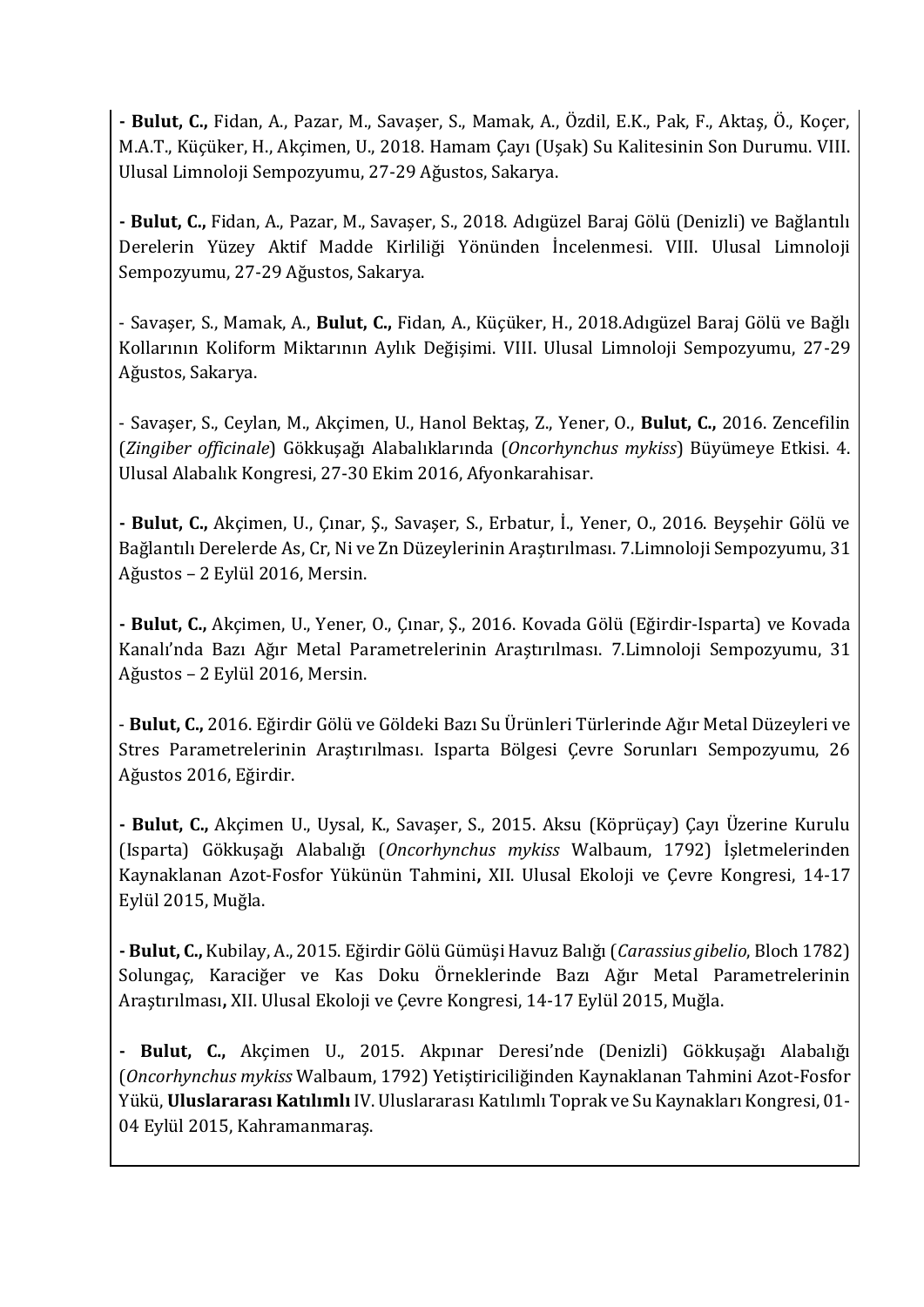**- Bulut, C.,** Kubilay A., 2015. Eğirdir Gölü Gümüş Balıklarında (*Atherina boyeri*, Risso 1810) Bazı Ağır Metal Düzeylerinin Araştırılması, **Uluslararası Katılımlı** IV. Uluslararası Katılımlı Toprak ve Su Kaynakları Kongresi, 01-04 Eylül 2015, Kahramanmaraş.

**- Bulut, C.,** Kubilay A., 2015. Eğirdir Gölü Su Kalitesinin Carlson Trofik Seviye İndeksiyle Belirlenmesi, **Uluslararası Katılımlı** IV. Uluslararası Katılımlı Toprak ve Su Kaynakları Kongresi, 01-04 Eylül 2015, Kahramanmaraş.

- **Bulut, C.,** Savaşer S., Akçimen, U., Çınar Ş., Erbatur, İ., 2015. Beyşehir Gölü Su Kalitesinin Trofik Durum İndeksiyle Belirlenmesi, II. Balıklandırma ve Rezervuar Yönetimi Sempozyumu, **(Uluslararası Katılımlı)**, 20-22 Mayıs 2015, Eğirdir-Isparta.

- **Bulut, C.,** Akçimen, U., 2015. Karanfilliçay Deresi'nde Gökkuşağı Alabalığı (*Oncorhynchus mykiss* Walbaum, 1792) Yetiştiriciliğinden Kaynaklanan Azot-Fosfor Yükünün Tahmini, II. Balıklandırma ve Rezervuar Yönetimi Sempozyumu, **(Uluslararası Katılımlı)**, 20-22 Mayıs 2015, Eğirdir-Isparta.

- **Bulut, C.,** Akçimen, U., Erbatur, İ., 2015. İznik Gölü ve Bağlantılı Derelerde As ve Cu Düzeylerinin Araştırılması, II. Balıklandırma ve Rezervuar Yönetimi Sempozyumu, **(Uluslararası Katılımlı)** 20-22 Mayıs 2015, Eğirdir-Isparta.

- **Bulut, C.,** Kubilay, A., Sert Zayıf, S., Akçimen U., Ceylan M., 2015. Eğirdir Gölü Kerevit (*Astacus leptodactylus*) Örneklerinde Lizozim Aktivitesi, Kortizol ve Serum Glukoz Düzeylerinin Araştırılması, II. Balıklandırma ve Rezervuar Yönetimi Sempozyumu, **(Uluslararası Katılımlı)** 20-22 Mayıs 2015, Eğirdir-Isparta.

- **Bulut C.,** Akçimen, U., Yener, O., 2015. Eğirdir Gölü'nün Mikrobiyojik Kirlilik Düzeyinin Belirlenmesi, II. Balıklandırma ve Rezervuar Yönetimi Sempozyumu, **(Uluslararası Katılımlı)** 20-22 Mayıs 2015, Eğirdir-Isparta.

- **Bulut, C.,** Kubilay, A., Pak, F., Aktaş, Ö., Uçgun, K., Akçimen U., Çınar, Ş., 2015. Eğirdir Gölü Sudak Balıklarının (*Sander lucioperca*, Linnaeus 1758) Solungaç, Kas ve Karaciğer Dokularındaki Bazı Ağır Metal Düzeylerinin Karşılaştırılması. II. Balıklandırma ve Rezervuar Yönetimi Sempozyumu, **(Uluslararası Katılımlı)** 20-22 Mayıs 2015, Eğirdir-Isparta.

-Dölcü, B., Yener, O., **Bulut, C.,** Akçimen U., 2015. Ağlasun Göleti'nde (Burdur-Türkiye) Gökkuşağı Alabalığında (*Oncorhynchus mykiss*, Walbaum 1792) Görülen Lernaea cyprinacea İnfestasyonu. II. Balıklandırma ve Rezervuar Yönetimi Sempozyumu, **(Uluslararası Katılımlı)** 20-22 Mayıs 2015, Eğirdir-Isparta.

- **Bulut, C.,** Kubilay, A., 2015. Eğirdir Gölü Su ve Sediment Örneklerinde Hg, Pb, Cd, As, Ni, Cu ve Cr Düzeylerinin Araştırılması, Ekoloji-2015 Sempozyumu, 6-9 Mayıs, Sinop.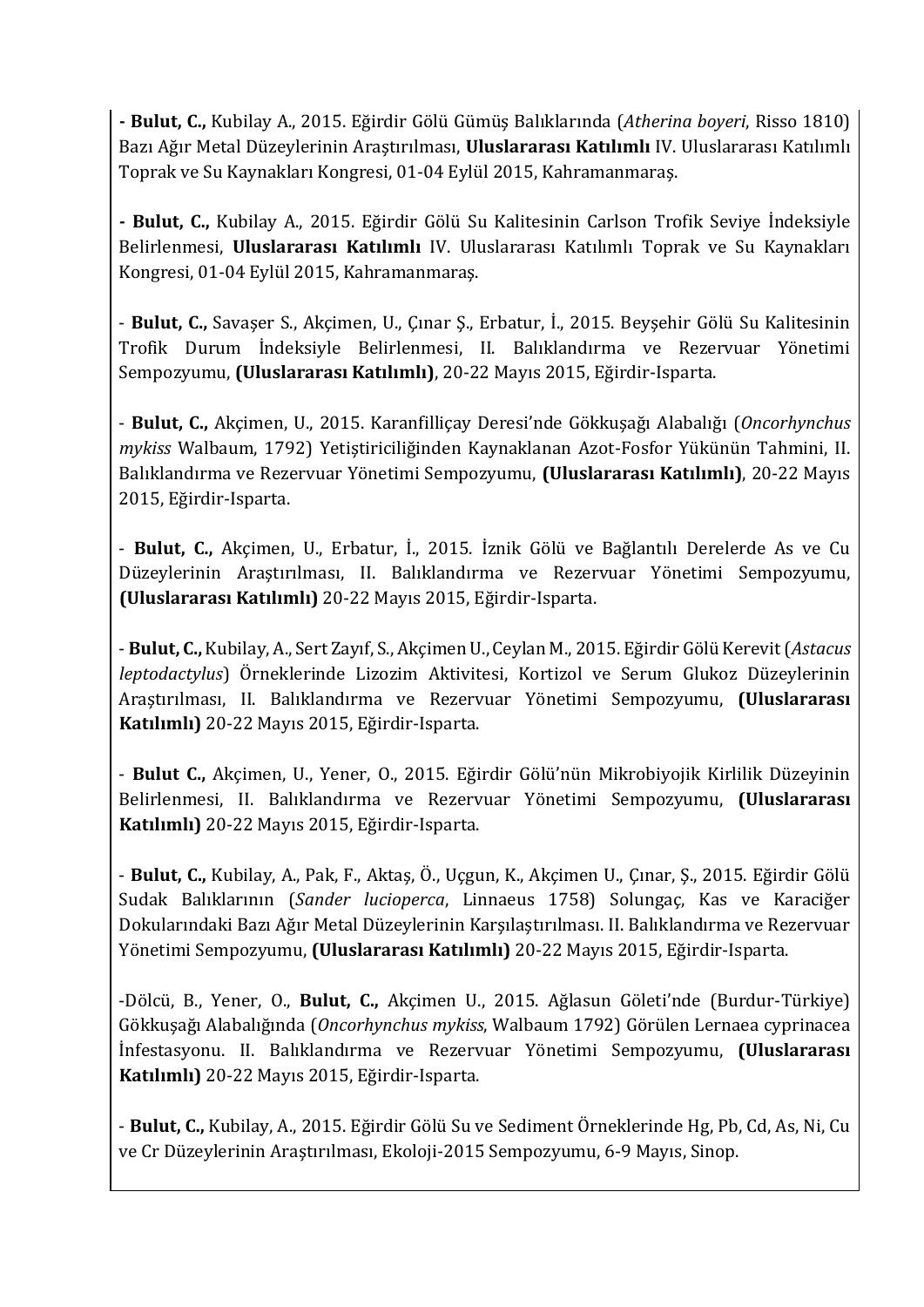**- Bulut C.,** Akçimen U., 2014. Burdur Karamusa Deresi'nde Gökkuşağı Alabalığı İşletmesinin Dere Üzerine Fiziko-kimyasal ve Mikrobiyolojik Etkisi. Doğu Anadolu Bölgesi 5. Su Ürünleri Sempozyumu. 31 Mayıs-02 Haziran 2014, Elazığ.

- Akçimen U., Emre N., **Bulut C.,** Çınar Ş., Yağcı A., 2014. Eğirdir Gölü Balıklarında *Eustrongylides excisus* (Jagerskiöld, 1909) Parazitiyle İlgili Bir Araştırma. Doğu Anadolu Bölgesi 5. Su Ürünleri Sempozyumu. 31 Mayıs-02 Haziran 2014, Elazığ.

- **Bulut C.,** Atay R., Akçimen U., 2013. Kovada Gölü (Isparta) Su Kalitesinin Fiziko-kimyasal ve Mikrobiyolojik Yönden İncelenmesi, Baki Canik Su Medeniyeti Sempozyumu, 7-9 Ekim 2013, Aksaray.

- **Bulut C.,** Kubilay A., Akçimen U., Ceylan M., 2013. Formaldehitin (Formalin; CH2O) Gökkuşağı Alabalıkları (*Oncorhynchus mykiss*) Üzerine Hematolojik Etkileri. 17. Ulusal Su Ürünleri Sempozyumu, 03-06 Eylül 2013, İstanbul.

- **Bulut C.,** Çetinkaya O., Kubilay A., 2013. Bakırın (Cu+2) Gökkuşağı Alabalığı (*Oncorhynchus mykiss,* Walbaum, 1792) Üzerine Akut Toksisitesinin Belirlenmesi. FABA 2013 (Fisheries and Aquatic Sciences- Balıkçılık ve Akuatik Bilimler) Sempozyumu (**Uluslararası katılımlı**), 30 Mayıs-01 Haziran 2013, Erzurum.

- Ceylan M., Akçimen U., **Bulut C.,** Cilbiz M., 2013. Erpobdellid (Hirudinea: Arhynchobdellida) Sülüklerin Sıradışı Kokon Bırakma Materyali: Tatlısu İstakozu (*Astacus leptodactylus* Esch., 1823). FABA 2013 (Fisheries and Aquatic Sciences- Balıkçılık ve Akuatik Bilimler) Sempozyumu (**Uluslararası katılımlı**), 30 Mayıs-01 Haziran 2013, Erzurum

- Dalkıran N., Karacaoğlu D., Dere Ş., Dorak Z., **Bulut C.,** 2013. Uluabat Gölü'nün Biyolojik Çeşitliliği. Biyoçeşitlilik Sempozyumu-2013, 22-23 Mayıs 2013, Marmaris/Muğla.

.

- **Bulut C.,** Küçükkara R., 2012. Manyas Gölü'nün Su ve Sedimanındaki Önemli Ağır Metallerin Durumu. **Uluslararası katılımlı**, FABA 2012 (Fisheries and Aquatic Sciences- Balıkçılık ve Akuatik Bilimler) Sempozyumu 21-24 Kasım 2012, Eskişehir.

- **Bulut C.,** Akçimen U., Uysal K., Küçükkara R., Savaşer S., 2012. Isparta Gökbüvet Kaynağı Üzerine Kurulu Gökkuşağı Alabalığı İşletmelerinin Su Kalitesi Üzerine Fizikokimyasal ve Mikrobiyolojik Etkileri. **Uluslararası katılımlı** FABA 2012 (Fisheries and Aquatic Sciences-Balıkçılık ve Akuatik Bilimler) Sempozyumu, 21-24 Kasım 2012, Eskişehir.

- Ceylan M., Erbatur İ., Akçimen U., **Bulut C.,** 2012. Tıbbi Sülüklerin Yapay Ortamda Barındırılmasında Sünger Materyalin Kullanılabilirliği. 21.Ulusal Biyoloji Kongresi, 03-07 Eylül 2012, İzmir.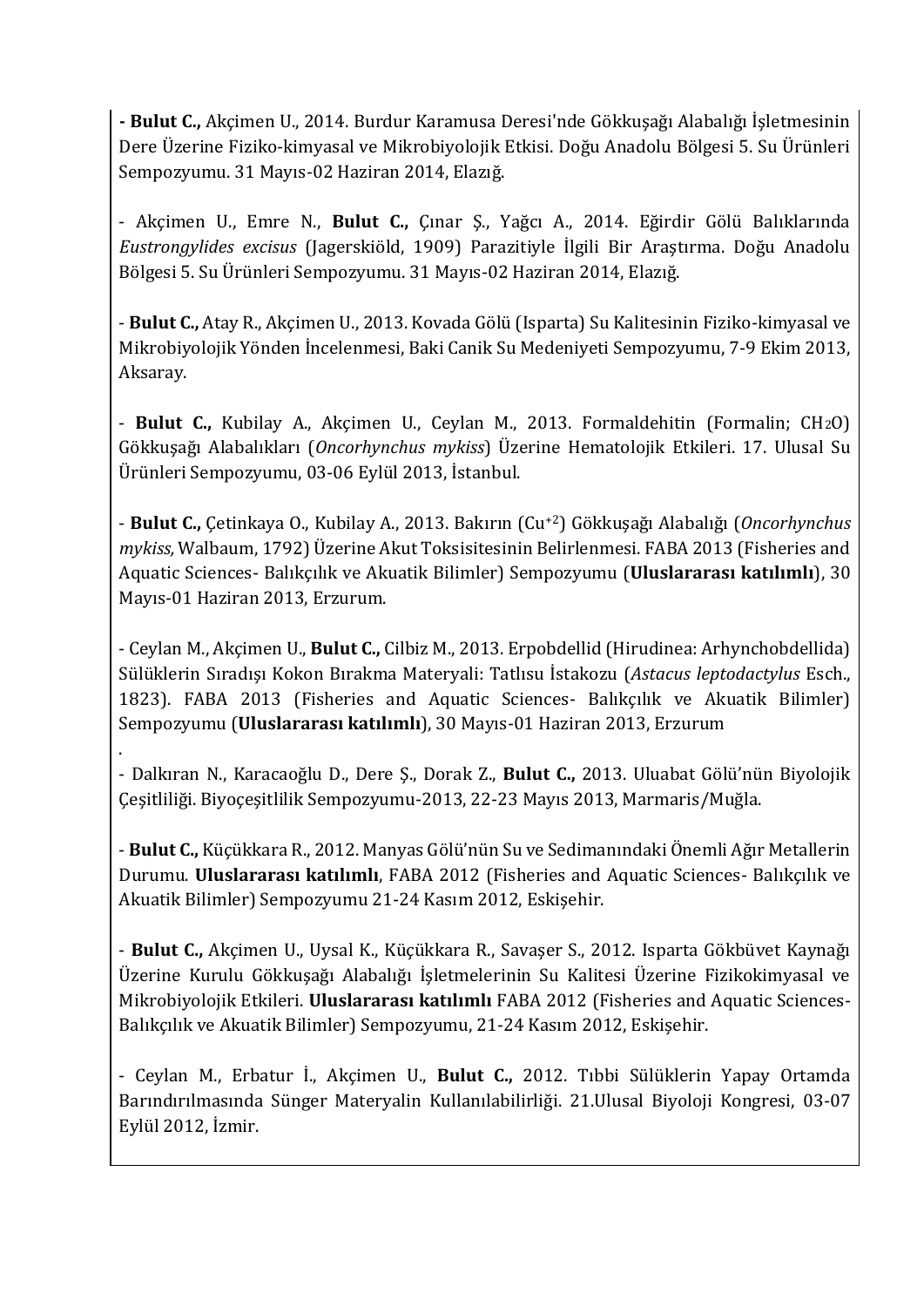- **Bulut C.,** Kubilay A., Birden B., 2012. Formaldehitin (Formalin; CH2O) Gökkuşağı Alabalıklarında (*Oncorhynchus mykiss*) Histopatolojik Etkileri. 21.Ulusal Biyoloji Kongresi, 03-07 Eylül 2012, İzmir.

- **Bulut C.,** Kubilay A., 2012. Bakır Sülfatın (CuSO4.5H2O) Gökkuşağı Alabalıklarında (*Oncorhynchus mykiss*) Hematolojik Etkileri. 21.Ulusal Biyoloji Kongresi, 03-07 Eylül 2012, İzmir.

- Akçimen U., Ceylan M., **Bulut C.,** Meke T., 2012. Sücüllü Baraj Göletindeki (Yalvaç, Isparta) Bir Gökkuşağı Alabalığı İşletmesinde Görülen *Lernaea cyprinacea* Enfestasyonu. 5.Limnoloji Sempozyumu, 27-29 Ağustos 2012, Isparta.

- Ceylan M., Çetinkaya O., **Bulut C.,** 2012. Çinkonun Tıbbi Sülük *Hirudo verbana* Carena, 1820 Üzerine Akut Toksisitesi. 5.Limnoloji Sempozyumu, 27-29 Ağustos 2012, Isparta.

- Çınar Ş., **Bulut C.,** Korkut S.O., Ceylan M., Erol K.G., Cilbiz N., Hanol Z., 2012. Uluabat Gölü'ndeki Turna Populasyonu (*Esox lucius* L., 1758)'nun Bazı Biyolojik Özellikleri ve Stok Büyüklüğü. 5.Limnoloji Sempozyumu, 27-29 Ağustos 2012, Isparta.

- Küçükkara R., Ceylan M., Korkut S.O., Çapkın K., **Bulut C.,** Erol K.G., Savaşer S., Cilbiz N., 2012.Manyas Gölü'ndeki Gümüşi Havuzbalığı (*Carassius gibelio* Bloch, 1782) Populasyonunun Büyüme Özellikleri. 5.Limnoloji Sempozyumu, 27-29 Ağustos 2012, Isparta.

- **Bulut C.,** Çınar Ş., Küçükkara R., Şener E., 2012. Uluabat Gölü'nün Su ve Sedimanındaki Önemli Ağır Metallerin Durumu. 5.Limnoloji Sempozyumu, 27-29 Ağustos 2012, Isparta.

- **Bulut C.,** Çetinkaya O., Kubilay A., Akçimen U., Ceylan M., 2012. Çinkonun (Zn+2) Gümüş Balığı (*Atherina boyeri*, Pallas 1811) Üzerine Akut Toksisitesinin Belirlenmesi. Ekoloji 2012 Sempozyumu, 03-05 Mayıs 2012, Kilis.

- **Bulut C.,** Akçimen U., Uysal K., Çınar Ş., Küçükkara R., Savaşer S., Tokatlı C., Öztürk G.N., Köse E., 2012. Burdur Kestel Çayı'nın Su Kalitesi Üzerine Gökkuşağı Alabalığı İşletmelerinin Fizikokimyasal ve Mikrobiyolojik Etkileri. Ekoloji 2012 Sempozyumu, 03-05 Mayıs 2012, Kilis.

- **Bulut C.,** Akçimen U., Uysal K., Küçükkara R., Savaşer S., Köse E., Tokatlı C., 2012. Alabalık Üretimi Yapılan Akpınar Deresi (Denizli) Su Kalitesinin Değerlendirilmesi. Ekoloji 2012 Sempozyumu, 03-05 Mayıs 2012, Kilis.

- **Bulut C.,** Akçimen, U., Uysal K., Çınar, Ş., Küçükkara, R., Savaşer, S., 2011. Isparta Çandır Göksu Kaynağı Üzerindeki Alabalık İşletmelerinin Dere Suyuna Olan Etkilerinin İncelenmesi. 16. Su Ürünleri Sempozyumu, 25-27 Ekim 2011, Antalya.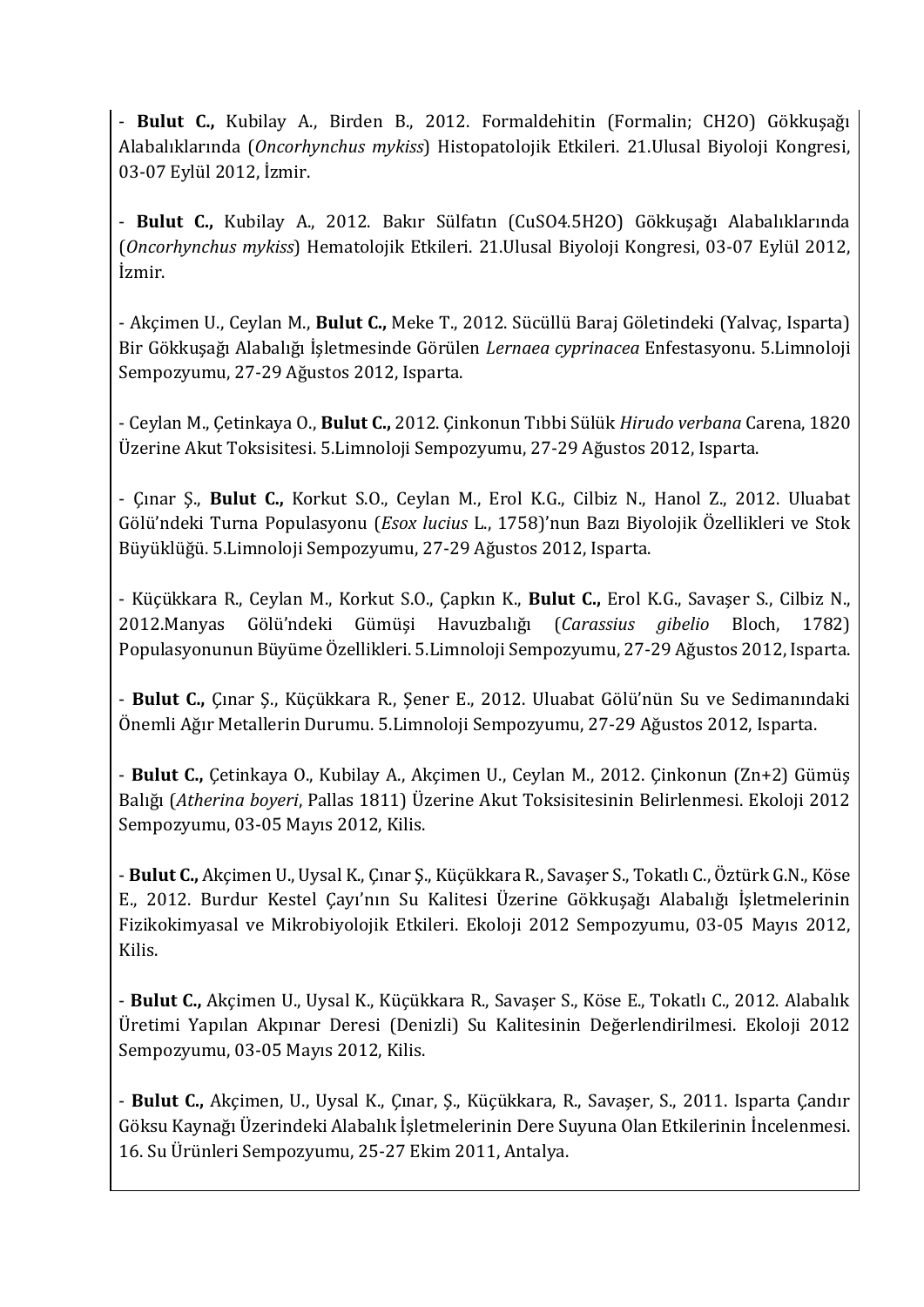- **Bulut C.,** Kubilay, C., Akçimen, U., Ceylan, M., 2011. Formaldehit (CH2O)'in Farklı Konsantrasyonlarının Gökkuşağı Alabalıklarında (*Oncorhynchus mykiss*) Kortizol, Glikoz ve Lizozim Aktivitesi Üzerine Etkileri. 16. Su Ürünleri Sempozyumu, 25-27 Ekim 2011, Antalya.

- **Bulut, C.,** Akçimen, U., Uysal, K., Savaşer, S., 2011. Burdur Ağlasun Bölgesindeki Alabalık İşletmelerinin Dere Suyuna Olan Etkileri. **Uluslararası Katılımlı** FABA 2011 (Fisheries and Aquatic Sciences- Balıkçılık ve Akuatik Bilimler) Sempozyumu07-09 Eylül 2011, Samsun.

- **Bulut, C.,** Atay, R., Uysal, K., Köse, E, 2011. Uluabat (Apolyont) Gölü Yüzey Suyu Kalitesinin Değerlendirilmesi. **Uluslararası Katılımlı** FABA 2011 (Fisheries and Aquatic Sciences-Balıkçılık ve Akuatik Bilimler) Sempozyumu, 07-09 Eylül 2011, Samsun.

- Dorak, Z., Karacaoğlu, D., Dalkıran, N., **Bulut, C.,** 2010. Uluabat Gölü (Bursa) Zooplankton Kompozisyonu ve Çevresel Değişkenler Arasındaki İlişkiler. 4.Ulusal Limnoloji Sempozyumu, 04-06 Ağustos 2010, Bolu.

- **Bulut, C.,** Kubilay, A., Akçimen, U., Ceylan, M., 2010. Bakır Sülfat (CuSO4.5H2O)'ın Farklı Konsantrasyonlarının Gökkuşağı Alabalıklarında (*Oncorhynchus mykiss*) Kortizol, Glikoz ve Lizozim Aktivitesi Üzerine Etkileri. II.Ulusal Alabalık Sempozyumu, 6-8 Temmuz 2010, Ermenek/Karaman.

- **Bulut, C.,** Akçimen, U., Uysal, K., Savaşer, S., 2010. Isparta Çukur Deresi'nin Su Kalitesi Üzerine Gökkuşağı Alabalığı İşletmelerinin Fizikokimyasal ve Mikrobiyolojik Etkileri. II.Ulusal Alabalık Sempozyumu, 6-8 Temmuz 2010, Ermenek/Karaman.

- **Bulut, C.,** Kubilay, A., 2010. Gökkuşağı Alabalığı Yetiştiriciliği'nde Kullanılan Antiseptik ve Dezenfektanlar. II.Ulusal Alabalık Sempozyumu, 6-8 Temmuz 2010, Ermenek/Karaman.

- Ceylan, M., Altun, S., Akçimen, U., **Bulut, C.,** Meke, T., 2010. *Vibrio anguillarum* ile İnfekte Edilmiş Gökkuşağı Alabalıklarında (*Oncorhynchus mykiss*, Walbaum, 1972) Hematolojik İncelemeler. II.Ulusal Alabalık Sempozyumu, 6-8 Temmuz 2010, Ermenek/Karaman.

- Çınar, Ş., Korkut, S. O., Çapkın, K., **Bulut, C.,** Meke, T., Özkök, R., Cilbiz, M., Cilbiz, N., 2009. Uluabat Gölü'nde Sazan Populasyonu (*Cyprinus carpio* L., 1758)'nun Büyüme Özellikleri. XV. Ulusal Su Günleri Sempozyumu, 1-4 Temmuz 2009, Rize.

- **Bulut, C.,** Akçimen, U., Uysal, K., Küçükkara, R., Savaşer, S., 2009. Karanfilliçay Deresi Suyunun Fizikokimyasal ve Mikrobiyolojik Parametrelerinin Mevsimsel Değişimi ve Akuakültür Açısından Değerlendirilmesi. XV. Ulusal Su Günleri Sempozyumu, 1-4 Temmuz 2009, Rize.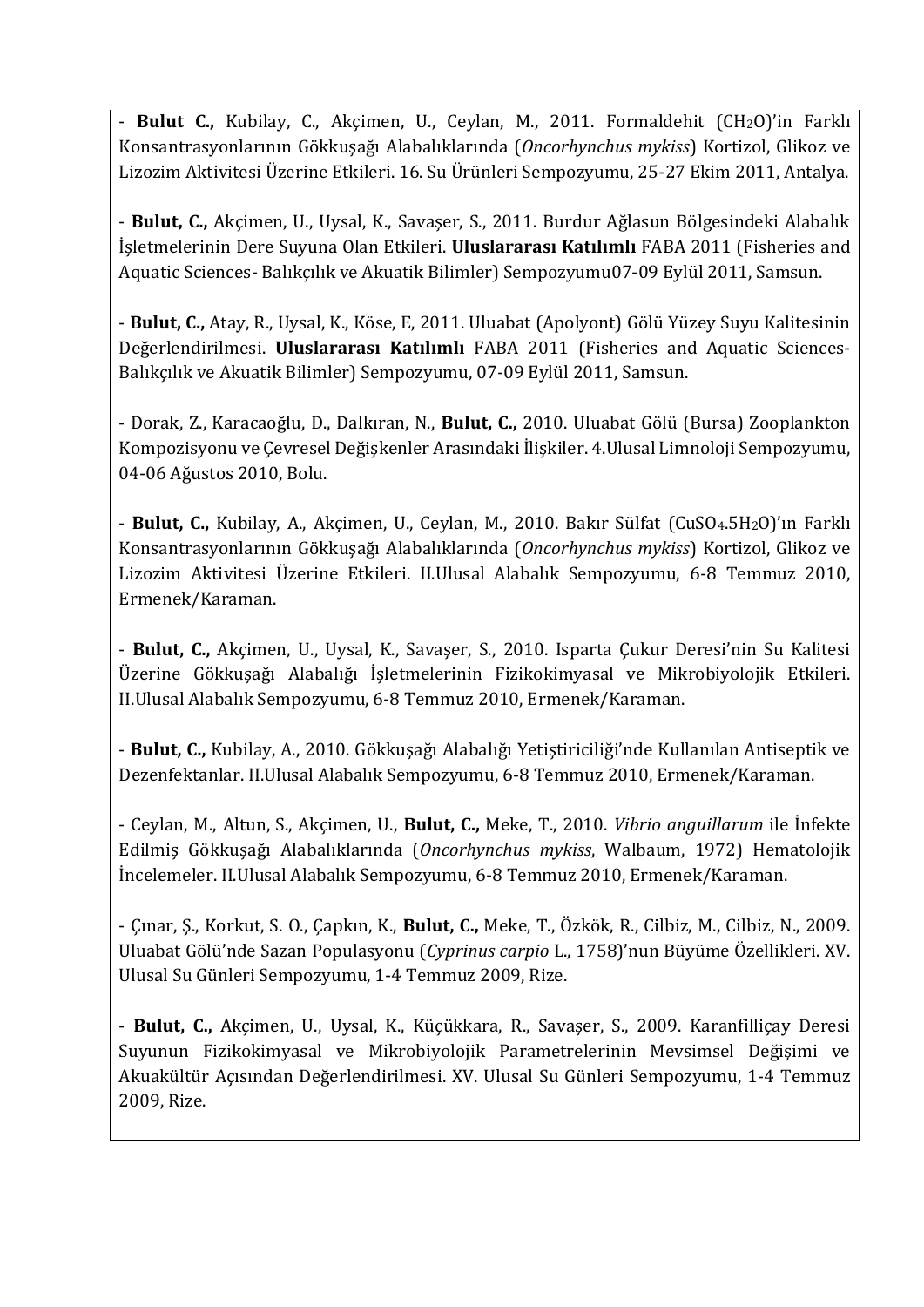- **Bulut, C.,** Atay, R., Uysal, K., Küçükkara, R., İşçen, C. F., Yılmaz, V., 2009. İznik Gölü Yüzey Suyu Kalitesinin Çok Değişkenli İstatistiksel Tekniklerle Belirlenmesi. XV. Ulusal Su Günleri Sempozyumu, 1-4 Temmuz 2009, Rize.

- **Bulut, C.,** Akçimen, U., Uysal, K., Küçükkara, R., Savaşer, S., 2008. Isparta Aksu Deresindeki Alabalık İşletmelerinin Dere Suyuna Etkisi. VI. Ulusal Su Günleri Sempozyumu, 18-19 Aralık 2008, Kahramanmaraş.

- **Bulut, C.,** Kubilay, A., Sarıgöz, S., 2008. Balıklarda Üreme ve Büyüme Üzerine Stresin Etkileri. 1.Ulusal Alabalık Sempozyumu 14-16 Ekim 2008, Isparta.

- **Bulut, C.,** Kubilay, A., Akçimen, U., Koptur, A.K., 2008. Farklı İşletmelerdeki Gökkuşağı Alabalıklarının (*Oncorhynchus mykiss*) Lizozim Aktivitelerinin Karşılaştırılması. 1.Ulusal Alabalık Sempozyumu, 14-16 Ekim 2008, Isparta.

- **Bulut, C.,** Atay, R., Uysal, K., 2007. Eğirdir Gölü'nde Fiziko-Kimyasal Parametrelerin Mevsimsel Değişimi ve Limnolojik Açıdan Değerlendirilmesi. VII. Ulusal Ekoloji ve Çevre Kongresi, 10-13 Eylül 2007, Malatya.

- Yılmaz, Ş., Özer, E., **Bulut, C.,** 2006. Stresin Balıklar Üzerinde Etkisinin Önemi ve Enfeksiyon Oluşturmadaki Rolü, 13. Ulusal Biyoloji Öğrenci Kongresi, 20-23 Eylül 2006, İzmir.

| <b>CITATIONS</b>                             |                |  |  |
|----------------------------------------------|----------------|--|--|
| As of 02.04.2019                             |                |  |  |
| Total Citation Number (Google Scholar) : 106 |                |  |  |
| h-index                                      | $\colon 6$     |  |  |
| i-10 index                                   | $\therefore$ 3 |  |  |
| Web of Science (atif sayisi)                 | : 18           |  |  |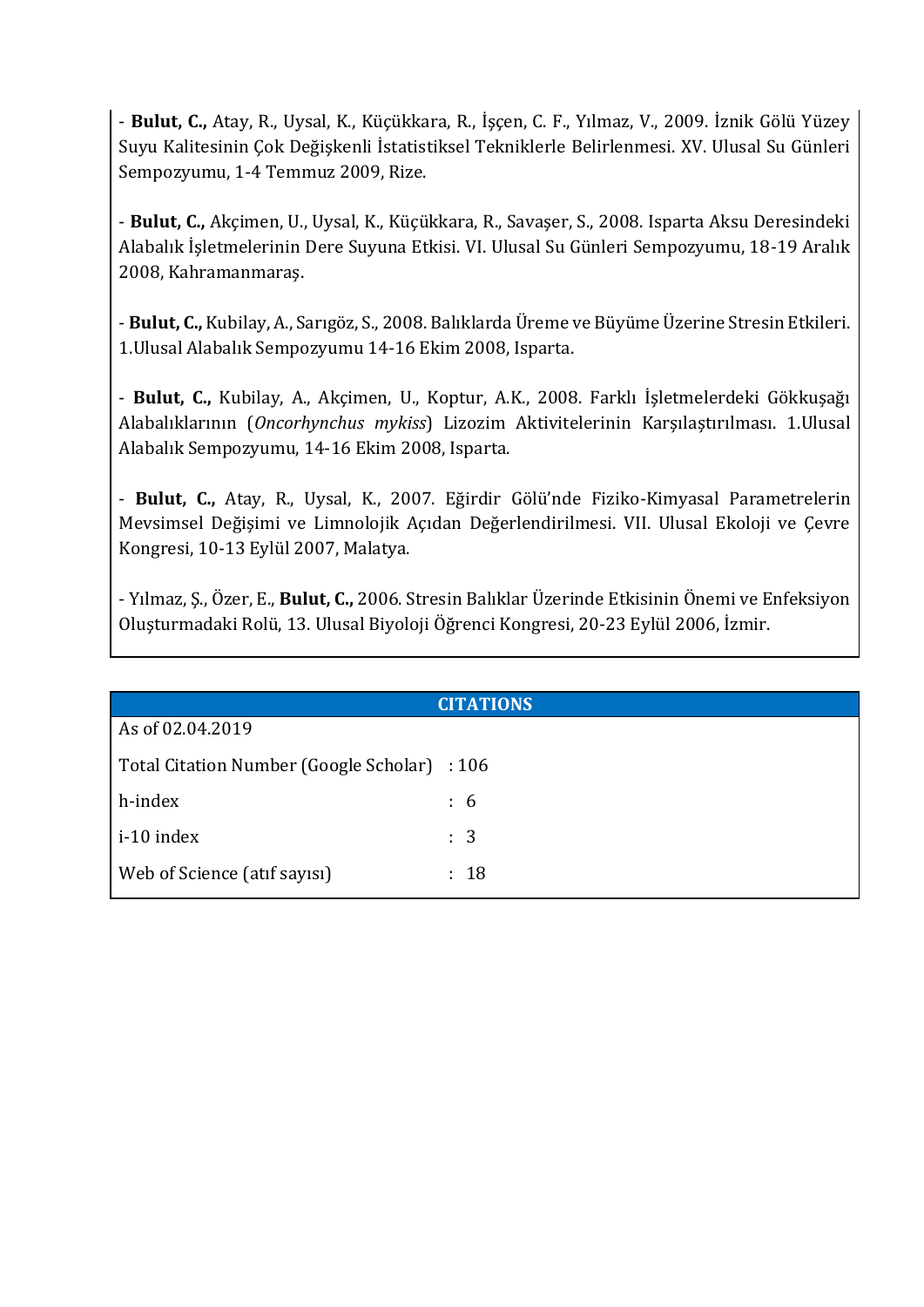| <b>PROJECTS</b> |                                |                                                                                                                                                                                                               |                                                 |  |
|-----------------|--------------------------------|---------------------------------------------------------------------------------------------------------------------------------------------------------------------------------------------------------------|-------------------------------------------------|--|
| <b>Date</b>     | Supporter<br><b>Foundation</b> | <b>Project Title</b>                                                                                                                                                                                          | <b>Task</b>                                     |  |
| 2017-2020       | <b>TAGEM</b>                   | Alabalık Yetiştiriciliği Yapan<br>Havuz İşletmelerinin<br>Çevresel Etkisi                                                                                                                                     | Project<br>Coordinator<br>and<br>Project Leader |  |
| 2019-2020       | ÜNİVERSİTE<br><b>ORTAK</b>     | Eğirdir ve Kovada Göllerinin<br>Sürdürülebilir Modellerinin<br>Geliştirilmesi                                                                                                                                 | Help<br>Researcher                              |  |
| 2017-2018       | <b>TAGEM</b>                   | Adıgüzel ve Cindere Baraj<br>Gölleri'nin (Denizli) Alabalık<br>Yetiştiriciliği Açısından<br>Değerlendirilmesi ve Taşıma<br>Kapasitesinin Tahmini                                                              | Project Leader                                  |  |
| 2017-2019       | <b>BAKA</b>                    | Eğirdir ve Kovada Gölü<br>Evsel ve Zirai Atıkların<br>Tespit Edilmesi ve Kirliliğin<br>Önlenmesi için Politikaların<br>Geliștirilmesi                                                                         | Project Leader                                  |  |
| 2014-2018       | <b>TAGEM</b>                   | Eğirdir, Beyşehir, Uluabat,<br>İznik ve Kovada Göllerinin<br>Su-Sediman Yapısı ile<br>Makrofit, Bentoz, Plankton<br>ve Ekonomik Su Ürünleri<br>Türlerinde Ağır Metal<br>Düzeylerinin Araştırılması<br>Projesi | Project Leader                                  |  |
| 2016-2017       | <b>BAKA</b>                    | Göller Bölgesi Su<br>Kaynaklarının İzlenmesinde<br>Hızlı ve Yeni Teknolojilerin<br>Kullanımı                                                                                                                  | Project Leader                                  |  |
| 2007-2011       | <b>TAGEM</b>                   | Isparta, Burdur ve Denizli<br>İllerinde Su Ürünleri<br>Yetiştiriciliği Yapan<br>İşletmelerin Dere Suyuna ve<br>Çevreye Olan Etkilerinin<br>Araştırılması Projesi                                              | Project Leader                                  |  |
| 2004-2006       | Enstitü Projesi                | Eğirdir, Beyşehir, Kovada,<br>Çivril ve Karakuyu (Çapalı)                                                                                                                                                     | Project Leader                                  |  |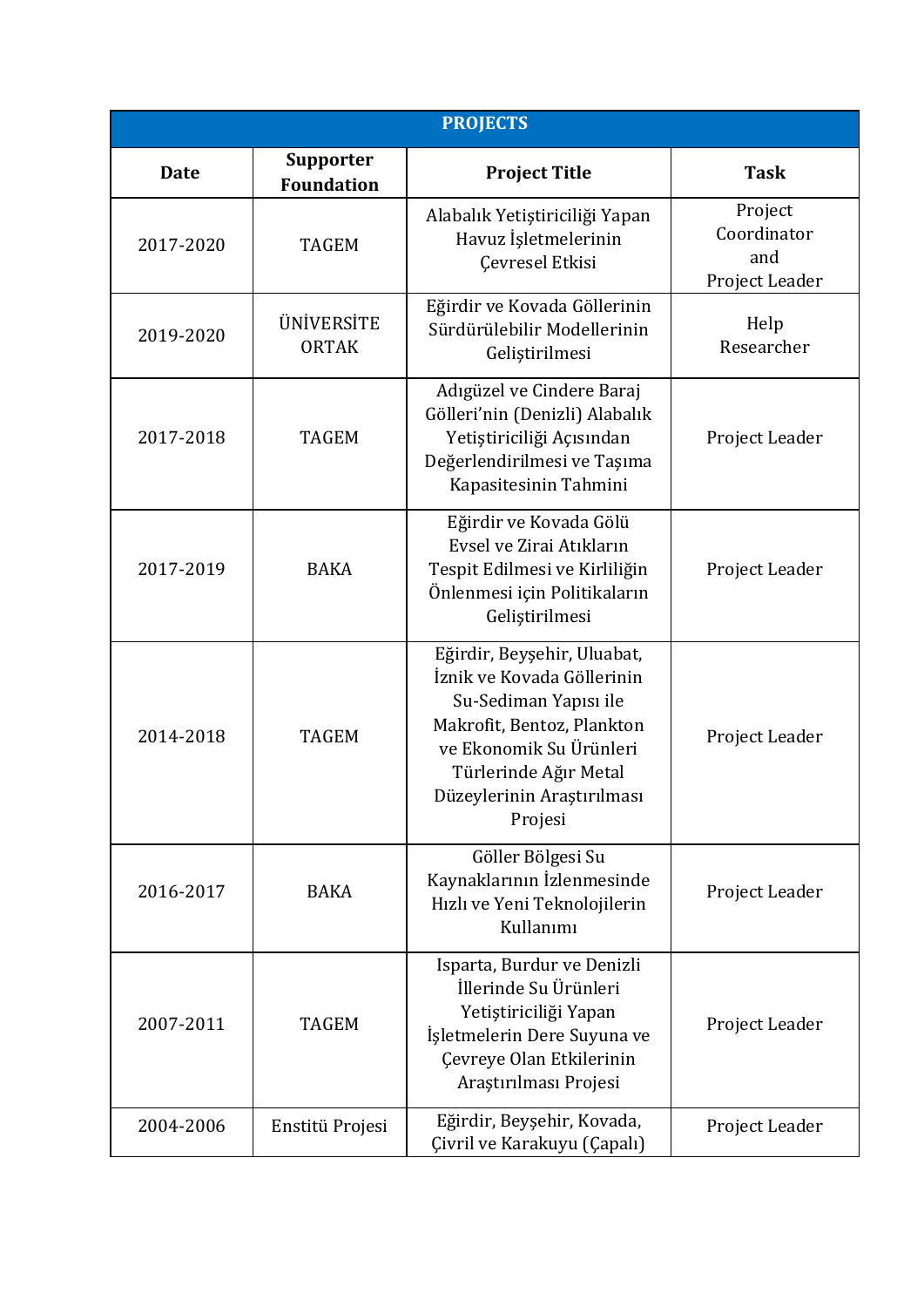|           |              | Göllerinde Su Kirliliği<br>Projesi                                                                                                                                  |                    |
|-----------|--------------|---------------------------------------------------------------------------------------------------------------------------------------------------------------------|--------------------|
| 2016-2018 | <b>TAGEM</b> | Beyşehir Gölü'ndeki Ticari<br>Balık Türlerinin Alansal<br>Dağılımının ve Biyoekolojik<br>Özelliklerinin Belirlenmesi                                                | Help<br>Researcher |
| 2018-2020 | <b>TAGEM</b> | Sakarya ve Kızılırmak<br>Havzaları Sülük<br>Popülasyonlarının<br>Büyüklüğü ve Avlanabilir<br>Stok Miktarının Belirlenmesi                                           | Help<br>Researcher |
| 2016-2018 | <b>TAGEM</b> | Eğirdir Gölü Trofik Yapısının<br>Limnolojik Olarak İzlenmesi<br>$(2016 - 2018)$                                                                                     | Help<br>Researcher |
| 2016-2017 | <b>TAGEM</b> | Yağ Balığının (Pseudophoxinus<br>anatolicus Hanko, 1925)<br>Üretim Olanaklarının<br>Araştırılması                                                                   | Help<br>Researcher |
| 2016-2017 | <b>TAGEM</b> | Sarıyar, Gökçekaya ve<br>Yenice Baraj Gölleri'nin<br>(Eskişehir, Ankara) Trofik<br>Seviyesi ve Alabalık<br>Yetiştiriciliği Açısından<br><i>incelenmesi</i>          | Help<br>Researcher |
| 2015-2016 | <b>TAGEM</b> | Gökkuşağı Alabalıklarında<br>(Oncorhynchus mykiss)<br>Zencefil (Zingiber officinale)<br>ve Çörekotunun (Nigella<br>sativa) İmmunostimulant<br>Olarak Kullanımı      | Help<br>Researcher |
| 2014-2015 | <b>TAGEM</b> | Uluabat Gölü'ndeki Su<br>Kirliliğine Bağlı Olarak<br>Sazan (Cyprinus carpio) ve<br>Yayın (Silurus glanis)<br>Balıklarındaki Genetik Hasar<br>Düzeyinin Belirlenmesi | Help<br>Researcher |
| 2010-2014 | <b>TAGEM</b> | Göller Bölgesi Sülük Faunası<br>ve Ekonomik Öneminin<br>Araştırılması Projesi                                                                                       | Help<br>Researcher |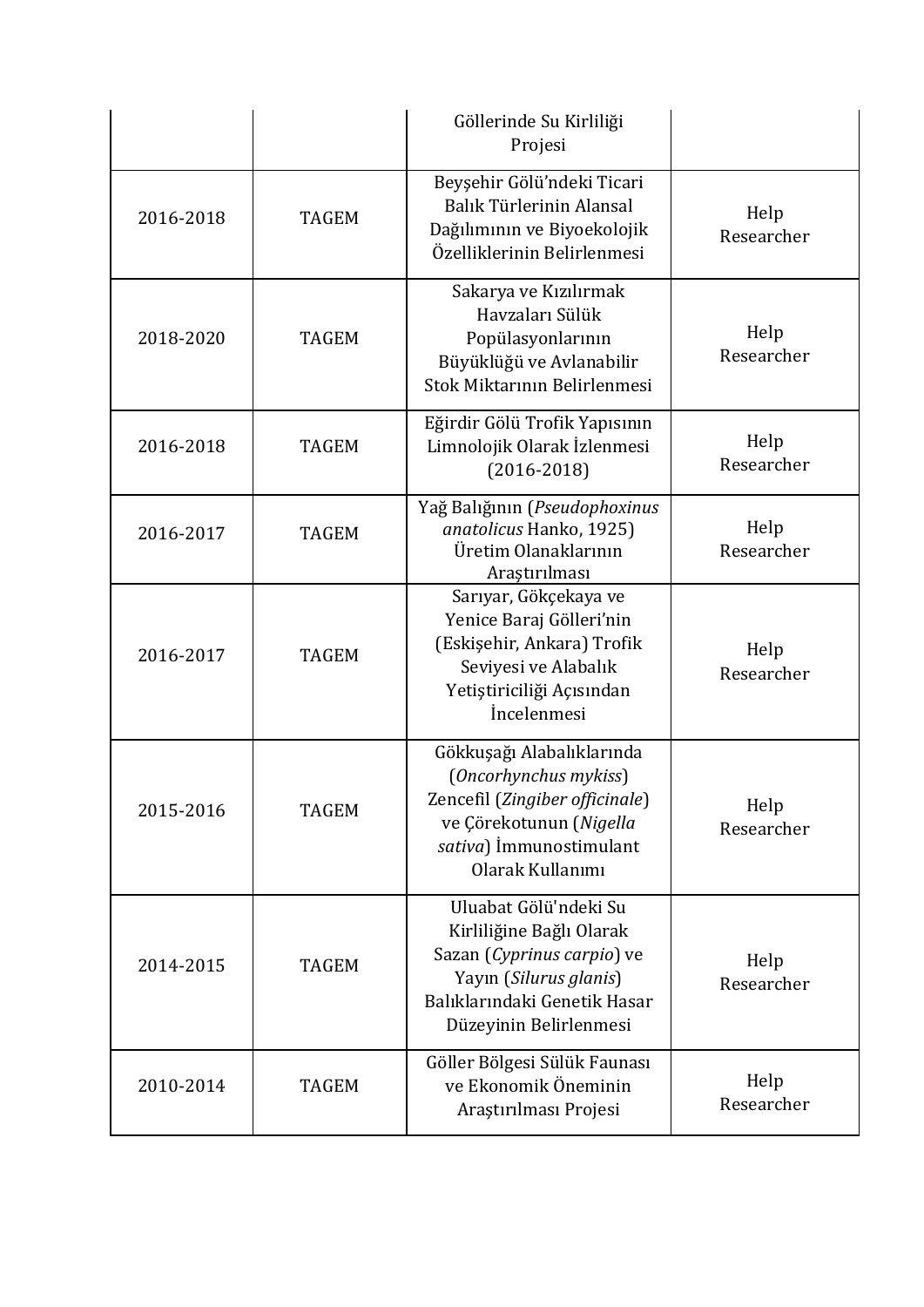| 2010      | WWF/Siemen<br>s | Yedi Renkli Göle Yedi Renkli<br>Hayat (Balıkçı Eğitimleri<br>Grubu)                                                                             | Trainer / Expert   |
|-----------|-----------------|-------------------------------------------------------------------------------------------------------------------------------------------------|--------------------|
| 2006-2007 | <b>TAGEM</b>    | Uluabat (Apolyont) ve İznik<br>Göllerindeki Kerevit ve<br>Ekonomik Balık Stoklarının<br>Tespiti ve<br>Sürdürülebilirliklerinin<br>Araştırılması | Help<br>Researcher |
| 2005-2006 | <b>TAGEM</b>    | Beyşehir ve Eğirdir<br>Göllerindeki Ekonomik Balık<br>Stoklarının Tespiti ve<br>Sürdürülebilirliklerinin<br>Araştırılması                       | Help<br>Researcher |
| 2012-2013 | <b>TAGEM</b>    | Göller Bölgesi Ova kurbağası<br>Pelophylax ridibunda Pallas,<br>1771 (Rana ridibunda Pallas,<br>1771 Stoklarının<br>Araștırılması Projesi       | Help<br>Researcher |
| 2010-2012 | <b>TAGEM</b>    | Beyşehir, Eğirdir, İznik ve<br>Uluabat Gölleri Balık ve<br>Kerevit Populasyonlarının<br>İzlenmesi Projesi                                       | Help<br>Researcher |
| 1994-2008 | <b>TAGEM</b>    | Su Ürünleri Yetiştiriciliğine<br>Uygun Kaynak Suların<br>Tespiti Projesi                                                                        | Help<br>Researcher |
| 2007-2008 | <b>TAGEM</b>    | Manyas Gölü (Bursa)<br>Avlanabilir Su Ürünleri Stok<br>Tahmini Projesi                                                                          | Help<br>Researcher |
| 2006-2007 | <b>TAGEM</b>    | Beyşehir ve Eğirdir<br>Göllerindeki Ekonomik Balık<br>Stoklarının Tespiti ve<br>Sürdürülebilirliklerinin<br>Araştırılması Projesi               | Help<br>Researcher |
| 2001-2002 | <b>TAGEM</b>    | Eber ve Karamık Göllerinde<br>(Afyonkarahisar) Su<br>Kirliliğini Tespit Projesi                                                                 | Help<br>Researcher |
| 2008-2009 | SDÜ-BAP         | Bakır Sülfat (CuSO <sub>4</sub> .5H <sub>2</sub> O)<br>ve Formaldehitin (CH2O)<br>Gökkuşağı Alabalıklarında                                     | Help<br>Researcher |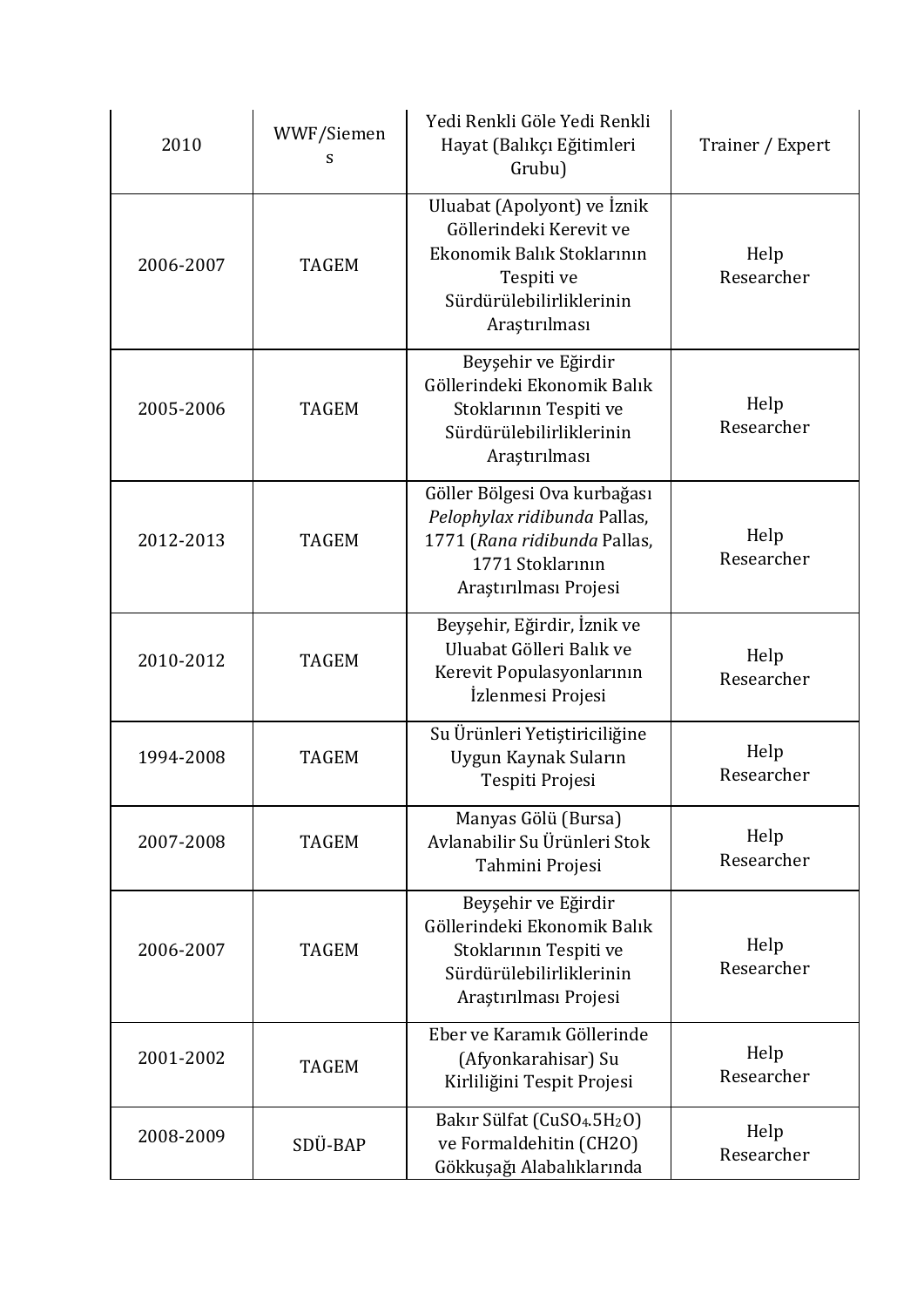|           |         | (Oncorhynchus mykiss)<br>Histopatolojik ve<br>Hematolojik Etkilerinin<br>Araştırılması                               |                    |
|-----------|---------|----------------------------------------------------------------------------------------------------------------------|--------------------|
| 2013-2015 | SDÜ-BAP | Eğirdir Gölü Ekonomik Su<br>Ürünleri Türlerinde Ağır<br>Metal Düzeyleri ve Çevresel<br>Stresin Araştırılması Projesi | Help<br>Researcher |

## **TRAINING**

### **Trainings**

- Çevresel Kirliliğinin Su Ürünlerine Olan Etkileri, 10 Mayıs 2017, (Tarım İl Müdürlüğü)
- Gökkuşağı Alabalığı Yetiştiriciliğinde Su Kalite Kriterleri ve Mevcut Yapısal Sıkıntılara Çözümler, 11 Mayıs 2017, (Tarım İl Müdürlüğü)
- Gökkuşağı Alabalığı Yetiştiriciliğinde Su Kalite Kriterleri ve Mevcut Yapısal Sıkıntılara Çözümler, 12 Mayıs 2016, (Tarım İl Müdürlüğü)
- Çevresel Kirliliğinin Su Ürünlerine Olan Etkileri, 13 Mayıs 2016, (Tarım İl Müdürlüğü)
- 7 Renkli Göle 7 Renkli Hayat Projesi, 2010. WWF Siemens (Balıkçı Eğitimleri)

### **Trainings**

- "Regional training on best practices forcage culture in reservoirs and lakes" (Rezervuar ve Göllerde Ağ Kafeslerde Balık Yetiştiriciliği Bölgesel Eğitimi), (FAO, 2017)
- - HİEBİS Eğitici Eğitimi (EYDB - 2016)
- TÜBİTAK 1001 Projesi Hazırlama Eğitimi (TÜBİTAK-2015)
- TÜBİTAK ve Avrupa Birliği (AB) Projesi Hazırlama, Uluslararası Dergilerde Makale Yazma ve Etkili Sunum Yapma Eğitimi (BAKA-2015)
- İstatistik-1 (TAGEM-2011)
- Ingilizce (MEB-2011)
- Çevre Dostu Su Ürünleri Yetiştiricliği-2 (TÜGEM-2010)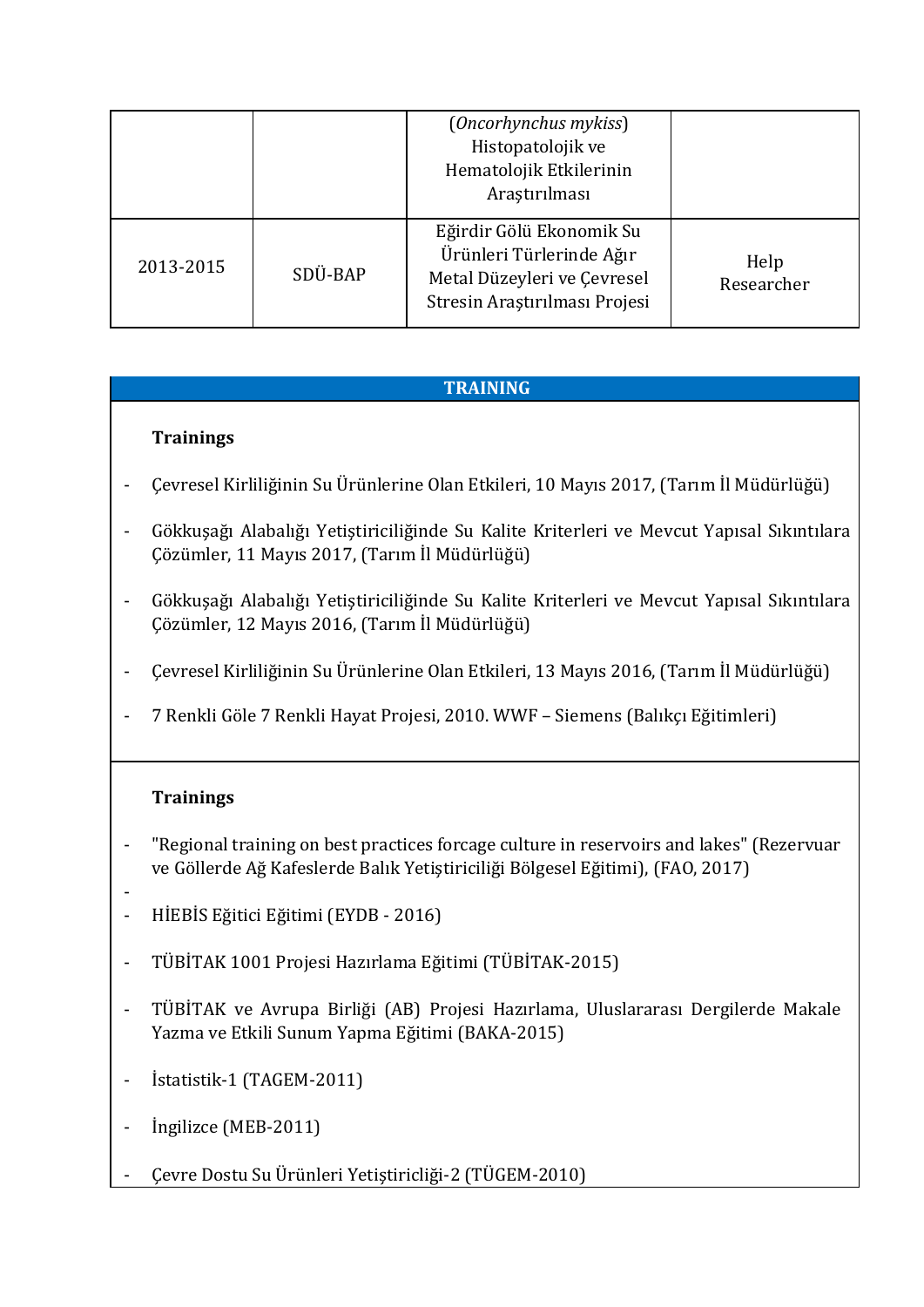- Avrupa Birliği Eğitim Programı (MEB-2010)
- Symposium on Interactions Between Social, Economic and Ecological Objectives of Inland Commercial, Recreational Fisheries and Aquaculture, Antalya (TÜGEM-AB-2008)
- Developing Carrying Capacity Models for the Aquaculture Areas (TÜGEM-AB-2006)
- Yabancı Dil Eğitimi (İngilizce) (MEB-2005)
- Bilgisayar Kullanımı-2 (PERMEM-2005)
- Pestisit Analizlerinde Örnek Hazırlama (Gıda ve Yem) (Ankara İl Kontrol Laboratuvar Müdürlüğü-2003)
- Tarımsal Çevre ve Su Kirliliği (Malatya Tarım İl Müdürlüğü-2002)
- Çözelti Hazırlama, Kimyasal ve Fiziksel Analizler (Samsun İl Kontrol Laboratuvar Müdürlüğü-2002)
- Kimyasal Analiz ve Çözelti Hazırlama Tekniği (Konya İl Kontrol Laboratuvar Müdürlüğü-2002)

### **SCIENTIFIC EVENTS**

#### **Duties in the symposium, congress, workshop, course organization**

- 2<sup>th</sup> International Symposium on Limnology and Freshwater Fisheries Scientific Committee, 3-5 September 2019, Eğirdir-Turkey.

- 2th International Symposium on Limnology and Freshwater Fisheries Organization Committee, 3-5 September 2019, Eğirdir-Turkey.

- 1th International Symposium on Limnology and Freshwater Fisheries Organization Committee, 4-6 October 2017, Eğirdir-Turkey.

- Alternatif İçsu Ürünleri Türleri Yetiştiriciliği Çalıştayı Düzenleme Kurulu 11-13 Ocak, 2016 Antalya

-II. Balıklandırma ve Rezervuar Yönetimi Sempozyumu Düzenleme Kurulu, 20-22 Mayıs 2015, Eğirdir, Isparta

- Eğirdir Gölü Kerevit Çalıştayı Düzenleme Kurulu, 2014, Isparta.